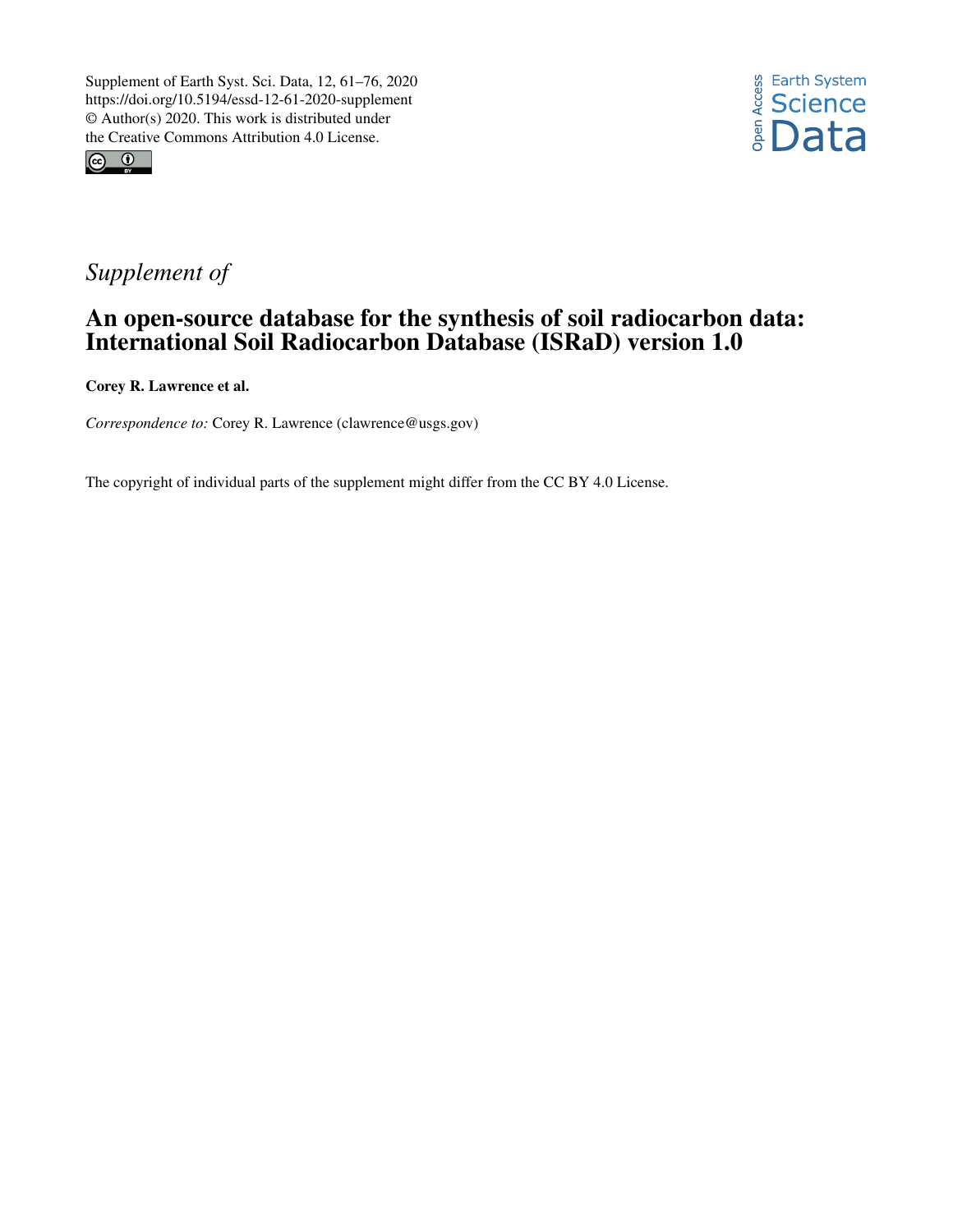## **Studies within ISRaD version 1.0**

Currently, there are 195 entries in ISRaD, which are from the following publications:

- Agnelli, A., Trumbore, S. E., Corti, G., & Ugolini, F. C. (2002). The dynamics of organic matter in rock fragments in soil investigated by 14C dating and measurements of 13C. European Journal of Soil Science, 53(1), 147–159. doi:10.1046/j.1365- 2389.2002.00432.x
- Atarashi-Andoh, M., Koarashi, J., Ishizuka, S., & Hirai, K. (2012). Seasonal patterns and control factors of CO2 effluxes from surface litter, soil organic carbon, and root-derived carbon estimated using radiocarbon signatures. Agricultural and Forest Meteorology, 152, 149–158. doi:10.1016/j.agrformet.2011.09.015
- Baisden, W. T., Amundson, R., Cook, A. C., & Brenner, D. L. (2002). Turnover and storage of C and N in five density fractions from California annual grassland surface soils. Global Biogeochemical Cycles, 16(4), 64–1–64–16. doi:10.1029/2001gb001822
- Baisden, W. T., & Parfitt, R. L. (2007). Bomb 14C enrichment indicates decadal C pool in deep soil? Biogeochemistry, 85(1), 59–68. doi:10.1007/s10533-007-9101-7
- Baisden, W. T., Parfitt, R. L., Ross, C., Schipper, L. A., & Canessa, S. (2011). Evaluating 50 years of time-series soil radiocarbon data: towards routine calculation of robust C residence times. Biogeochemistry, 112(1-3), 129–137. doi:10.1007/s10533-011-9675-y
- Basile-Doelsch, I., Amundson, R., Stone, W. E. E., Masiello, C. A., Bottero, J. Y., Colin, F., … Meunier, J. D. (2005). Mineralogical control of organic carbon dynamics in a volcanic ash soil on La Reunion. European Journal of Soil Science, 0(0), 050912034650042. doi:10.1111/j.1365-2389.2005.00703.x
- Bauters, M., Vercleyen, O., Vanlauwe, B., Six, J., Bonyoma, B., Badjoko, H., … Boeckx, P. (2019). Long-term recovery of the functional community assembly and carbon pools in an African tropical forest succession. Biotropica, 51(3), 319–329. doi:10.1111/btp.12647
- Becker-Heidmann, P., & Scharpenseel, H.-W. (1986). Thin Layer δ13C and D14C Monitoring of "Lessive" Soil Profiles. Radiocarbon, 28(2A), 383–390. doi:10.1017/s0033822200007499
- Becker-Heidmann, P., & Scharpenseel, H.-W. (1989). Carbon Isotope Dynamics in Some Tropical Soils. Radiocarbon, 31(03), 672–679. doi:10.1017/s0033822200012273
- Becker-Heidmann, P., Andresen, O., Kalmar, D., Scharpenseel, H.-W., & Yaalon, D. H. (2002). Carbon Dynamics in Vertisols as Revealed by High-Resolution Sampling. Radiocarbon, 44(1), 63–73. doi:10.1017/s0033822200064687
- Berg, B., & Gerstberger, P. (2004). Element Fluxes with Litterfall in Mature Stands of Norway Spruce and European Beech in Bavaria, South Germany. Biogeochemistry of Forested Catchments in a Changing Environment, 271–278. doi:10.1007/978-3-662- 06073-5\_16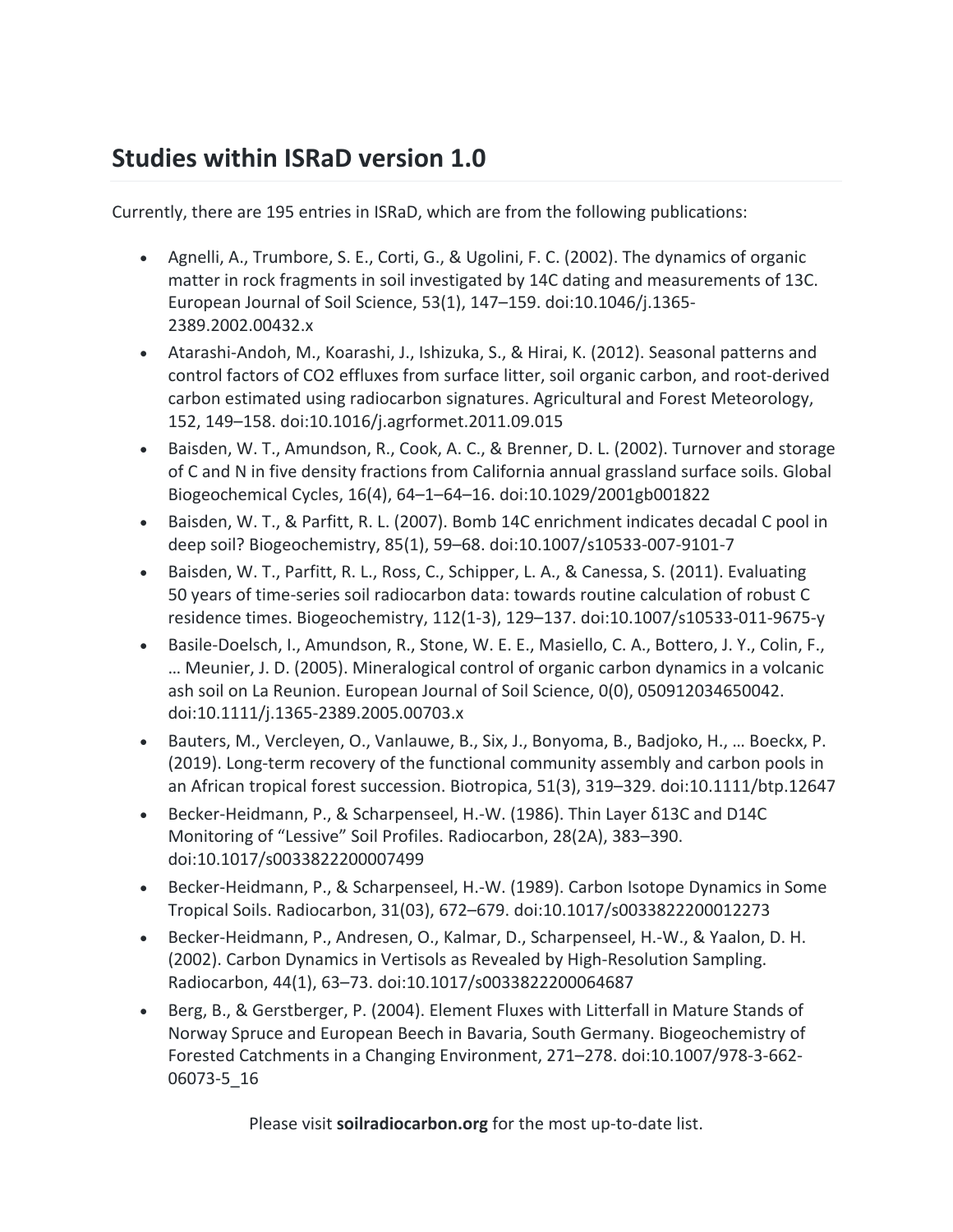- Berhe, A. A., Harden, J. W., Torn, M. S., Kleber, M., Burton, S. D., & Harte, J. (2012). Persistence of soil organic matter in eroding versus depositional landform positions. Journal of Geophysical Research: Biogeosciences, 117(G2), n/a–n/a. doi:10.1029/2011jg001790
- Biedenbender, S. H., McClaran, M. P., Quade, J., & Weltz, M. A. (2004). Landscape patterns of vegetation change indicated by soil carbon isotope composition. Geoderma, 119(1-2), 69–83. doi:10.1016/s0016-7061(03)00234-9
- Binkley, D., & Resh, S. C. (1999). Rapid Changes in Soils Following Eucalyptus Afforestation in Hawaii. Soil Science Society of America Journal, 63(1), 222. doi:10.2136/sssaj1999.03615995006300010032x
- Bird, M., Santruckova, H., Lloyd, J., & Lawson, E. (2002). The isotopic composition of soil organic carbon on a north-south transect in western Canada. European Journal of Soil Science, 53(3), 393–403. doi:10.1046/j.1365-2389.2002.00444.x
- BOL, R., HUANG, Y., MERIDITH, J. A., EGLINTON, G., HARKNESS, D. D., & INESON, P. (1996). The 14C age and residence time of organic matter and its lipid constituents in a stagnohumic gley soil. European Journal of Soil Science, 47(2), 215–222. doi:10.1111/j.1365-2389.1996.tb01392.x
- Bol, R., Bolger, T., Cully, R., & Little, D. (2003). Recalcitrant soil organic materials mineralize more efficiently at higher temperatures. Journal of Plant Nutrition and Soil Science, 166(3), 300–307. doi:10.1002/jpln.200390047
- Butman, D., Raymond, P., Oh, N.-H., & Mull, K. (2007). Quantity, 14C age and lability of desorbed soil organic carbon in fresh water and seawater. Organic Geochemistry, 38(9), 1547–1557. doi:10.1016/j.orggeochem.2007.05.011
- Butnor, J. R., Samuelson, L. J., Johnsen, K. H., Anderson, P. H., González Benecke, C. A., Boot, C. M., … Zarnoch, S. J. (2017). Vertical distribution and persistence of soil organic carbon in fire-adapted longleaf pine forests. Forest Ecology and Management, 390, 15– 26. doi:10.1016/j.foreco.2017.01.014
- Caner, L., Toutain, F., Bourgeon, G., & Herbillon, A.-J. (2003). Occurrence of sombric-like subsurface A horizons in some andic soils of the Nilgiri Hills (Southern India) and their palaeoecological significance. Geoderma, 117(3-4), 251–265. doi:10.1016/s0016- 7061(03)00127-7
- Carbone, M. S., Winston, G. C., & Trumbore, S. E. (2008). Soil respiration in perennial grass and shrub ecosystems: Linking environmental controls with plant and microbial sources on seasonal and diel timescales. Journal of Geophysical Research: Biogeosciences, 113(G2), n/a–n/a. doi:10.1029/2007jg000611
- Carbone, M. S., Still, C. J., Ambrose, A. R., Dawson, T. E., Williams, A. P., Boot, C. M., … Schimel, J. P. (2011). Seasonal and episodic moisture controls on plant and microbial contributions to soil respiration. Oecologia, 167(1), 265–278. doi:10.1007/s00442-011- 1975-3
- Carbone, M. S., Richardson, A. D., Chen, M., Davidson, E. A., Hughes, H., Savage, K. E., & Hollinger, D. Y. (2016). Constrained partitioning of autotrophic and heterotrophic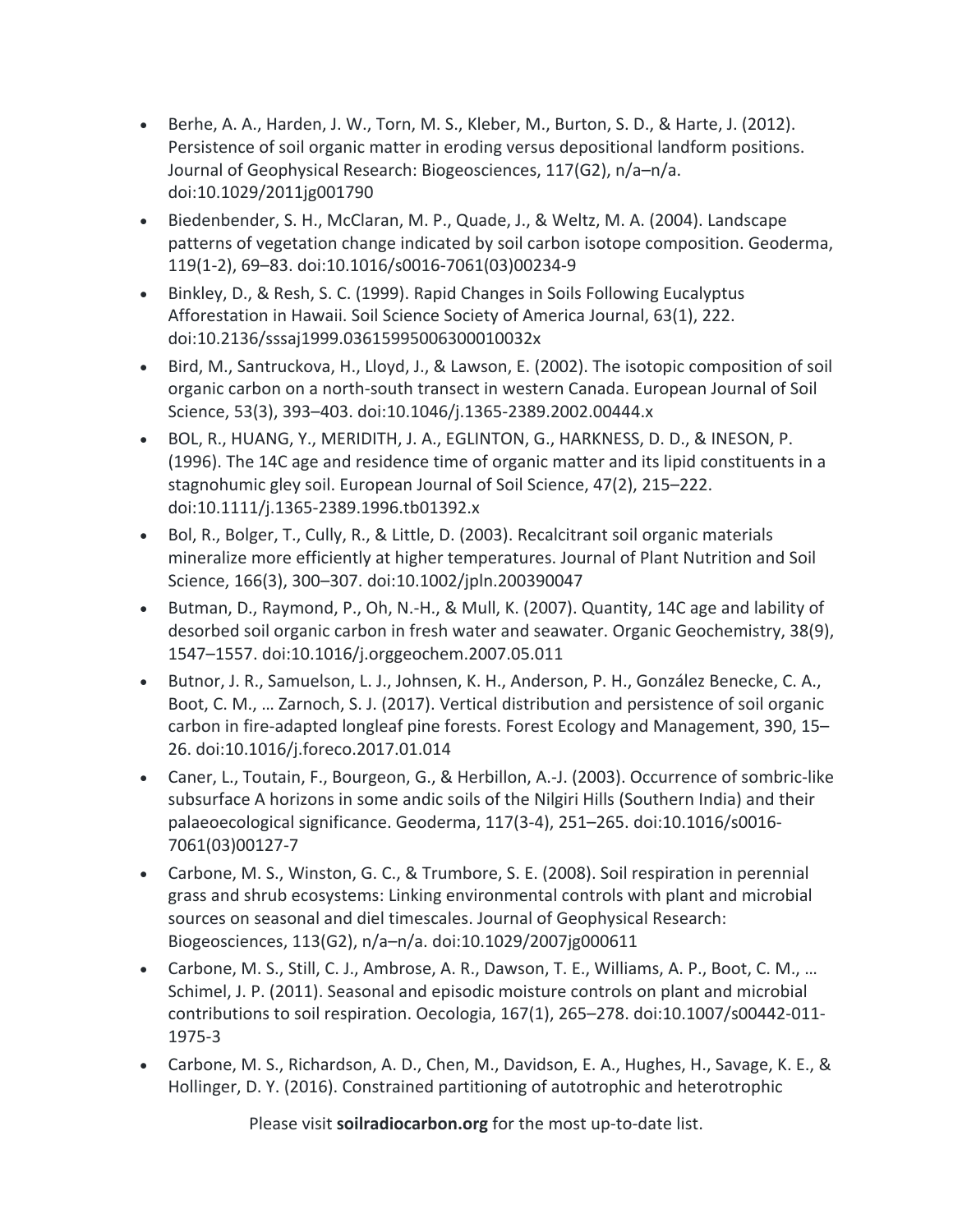respiration reduces model uncertainties of forest ecosystem carbon fluxes but not stocks. Journal of Geophysical Research: Biogeosciences, 121(9), 2476–2492. doi:10.1002/2016jg003386

- Castanha, C., Trumbore, S. E., & Amundso, R. (2012). Mineral and Organic Matter Characterization of Density Fractions of Basalt- and Granite-Derived Soils in Montane California. An Introduction to the Study of Mineralogy. doi:10.5772/36735
- Chabbi, A., Kögel-Knabner, I., & Rumpel, C. (2009). Stabilised carbon in subsoil horizons is located in spatially distinct parts of the soil profile. Soil Biology and Biochemistry, 41(2), 256–261. doi:10.1016/j.soilbio.2008.10.033
- Chen, Q., Sun, Y., Shen, C., Peng, S., Yi, W., Li, Z., & Jiang, M. (2002). Organic matter turnover rates and CO2 flux from organic matter decomposition of mountain soil profiles in the subtropical area, south China. CATENA, 49(3), 217–229. doi:10.1016/s0341-8162(02)00044-9
- Cherkinsky, A. E. (1996). 14C Dating and Soil Organic Matter Dynamics in Arctic and Subarctic Ecosystems. Radiocarbon, 38(2), 241–245. doi:10.1017/s0033822200017616
- Chiti, T., Neubert, R. E. M., Janssens, I. A., Certini, G., Curiel Yuste, J., & Sirignano, C. (2009). Radiocarbon dating reveals different past managements of adjacent forest soils in the Campine region, Belgium. Geoderma, 149(1-2), 137–142. doi:10.1016/j.geoderma.2008.11.030
- Chiti, T., Certini, G., Grieco, E., & Valentini, R. (2010). The role of soil in storing carbon in tropical rainforests: the case of Ankasa Park, Ghana. Plant and Soil, 331(1-2), 453–461. doi:10.1007/s11104-009-0265-x
- Chiti, T., Certini, G., Forte, C., Papale, D., & Valentini, R. (2015). Radiocarbon-Based Assessment of Heterotrophic Soil Respiration in Two Mediterranean Forests. Ecosystems, 19(1), 62–72. doi:10.1007/s10021-015-9915-4
- Chiti, T., Rey, A., Jeffery, K., Lauteri, M., Mihindou, V., Malhi, Y., … Valentini, R. (2018). Contribution and stability of forest-derived soil organic carbon during woody encroachment in a tropical savanna. A case study in Gabon. Biology and Fertility of Soils, 54(8), 897–907. doi:10.1007/s00374-018-1313-6
- Chiti, T., Díaz-Pinés, E., Butterbach-Bahl, K., Marzaioli, F., & Valentini, R. (2017). Soil organic carbon changes following degradation and conversion to cypress and tea plantations in a tropical mountain forest in Kenya. Plant and Soil, 422(1-2), 527–539. doi:10.1007/s11104-017-3489-1
- Chorover, J., Amistadi, M. K., & Chadwick, O. A. (2004). Surface charge evolution of mineral-organic complexes during pedogenesis in Hawaiian basalt. Geochimica et Cosmochimica Acta, 68(23), 4859–4876. doi:10.1016/j.gca.2004.06.005
- Conen, F., Zimmermann, M., Leifeld, J., Seth, B., & Alewell, C. (2008). Relative stability of soil carbon revealed by shifts in δ15N and C:N ratio. Biogeosciences, 5(1), 123–128. doi:10.5194/bg-5-123-2008
- Crews, T. E., Kitayama, K., Fownes, J. H., Riley, R. H., Herbert, D. A., Mueller-Dombois, D., & Vitousek, P. M. (1995). Changes in Soil Phosphorus Fractions and Ecosystem Dynamics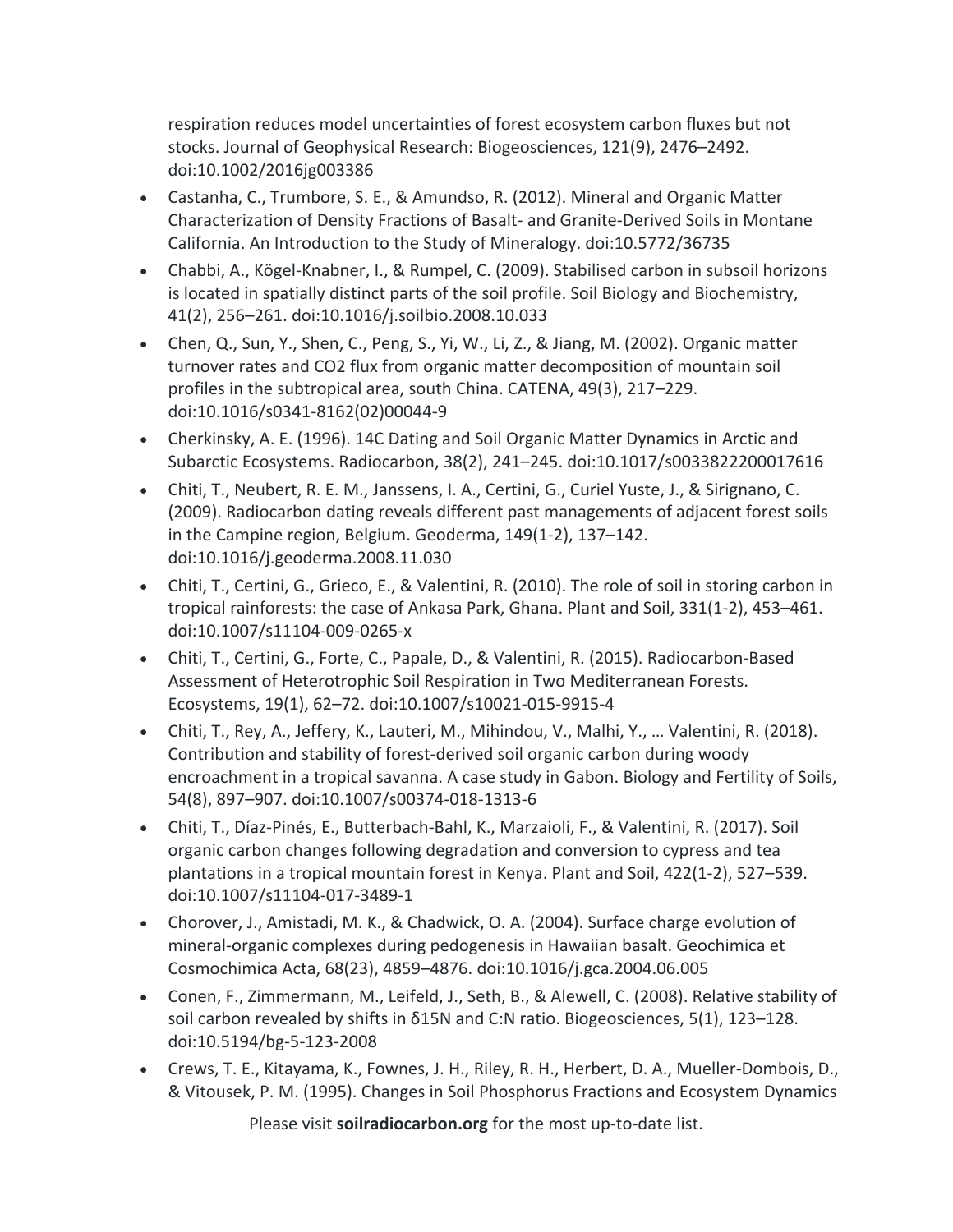across a Long Chronosequence in Hawaii. Ecology, 76(5), 1407–1424. doi:10.2307/1938144

- Crow, S. E., Reeves, M., Schubert, O. S., & Sierra, C. A. (2014). Optimization of method to quantify soil organic matter dynamics and carbon sequestration potential in volcanic ash soils. Biogeochemistry, 123(1-2), 27–47. doi:10.1007/s10533-014-0051-6
- CUSACK, D. F., TORN, M. S., McDOWELL, W. H., & SILVER, W. L. (2010). The response of heterotrophic activity and carbon cycling to nitrogen additions and warming in two tropical soils. Global Change Biology. doi:10.1111/j.1365-2486.2009.02131.x
- Cusack, D. F., Chadwick, O. A., Hockaday, W. C., & Vitousek, P. M. (2012). Mineralogical controls on soil black carbon preservation. Global Biogeochemical Cycles, 26(2), n/a– n/a. doi:10.1029/2011gb004109
- Cusack, D. F., Chadwick, O. A., Ladefoged, T., & Vitousek, P. M. (2012). Long-term effects of agriculture on soil carbon pools and carbon chemistry along a Hawaiian environmental gradient. Biogeochemistry, 112(1-3), 229–243. doi:10.1007/s10533-012- 9718-z
- Czimczik, C. I., Schmidt, M. W. I., & Schulze, E.-D. (2005). Effects of increasing fire frequency on black carbon and organic matter in Podzols of Siberian Scots pine forests. European Journal of Soil Science, 56(3), 417–428. doi:10.1111/j.1365- 2389.2004.00665.x
- Czimczik, C. I., & Trumbore, S. E. (2007). Short-term controls on the age of microbial carbon sources in boreal forest soils. Journal of Geophysical Research: Biogeosciences, 112(G3), n/a–n/a. doi:10.1029/2006jg000389
- Czimczik, C. I., & Welker, J. M. (2010). Radiocarbon Content of CO2 Respired from High Arctic Tundra in Northwest Greenland. Arctic, Antarctic, and Alpine Research, 42(3), 342–350. doi:10.1657/1938-4246-42.3.342
- De Freitas, H. A., Pessenda, L. C. R., Aravena, R., Gouveia, S. E. M., de Souza Ribeiro, A., & Boulet, R. (2001). Late Quaternary Vegetation Dynamics in the Southern Amazon Basin Inferred from Carbon Isotopes in Soil Organic Matter. Quaternary Research, 55(1), 39–46. doi:10.1006/qres.2000.2192
- Desjardins, T., Andreux, F., Volkoff, B., & Cerri, C. C. (1994). Organic carbon and 13C contents in soils and soil size-fractions, and their changes due to deforestation and pasture installation in eastern Amazonia. Geoderma, 61(1-2), 103–118. doi:10.1016/0016-7061(94)90013-2
- Doetterl, S., Six, J., Van Wesemael, B., & Van Oost, K. (2012). Carbon cycling in eroding landscapes: geomorphic controls on soil organic C pool composition and C stabilization. Global Change Biology, 18(7), 2218–2232. doi:10.1111/j.1365-2486.2012.02680.x
- Doetterl, S., Stevens, A., Six, J., Merckx, R., Van Oost, K., Casanova Pinto, M., … Boeckx, P. (2015). Soil carbon storage controlled by interactions between geochemistry and climate. Nature Geoscience, 8(10), 780–783. doi:10.1038/ngeo2516
- Dörr, H., & Münnich, K. O. (1980). Carbon-14 and Carbon-13 in Soil Co2. Radiocarbon, 22(3), 909–918. doi:10.1017/s0033822200010316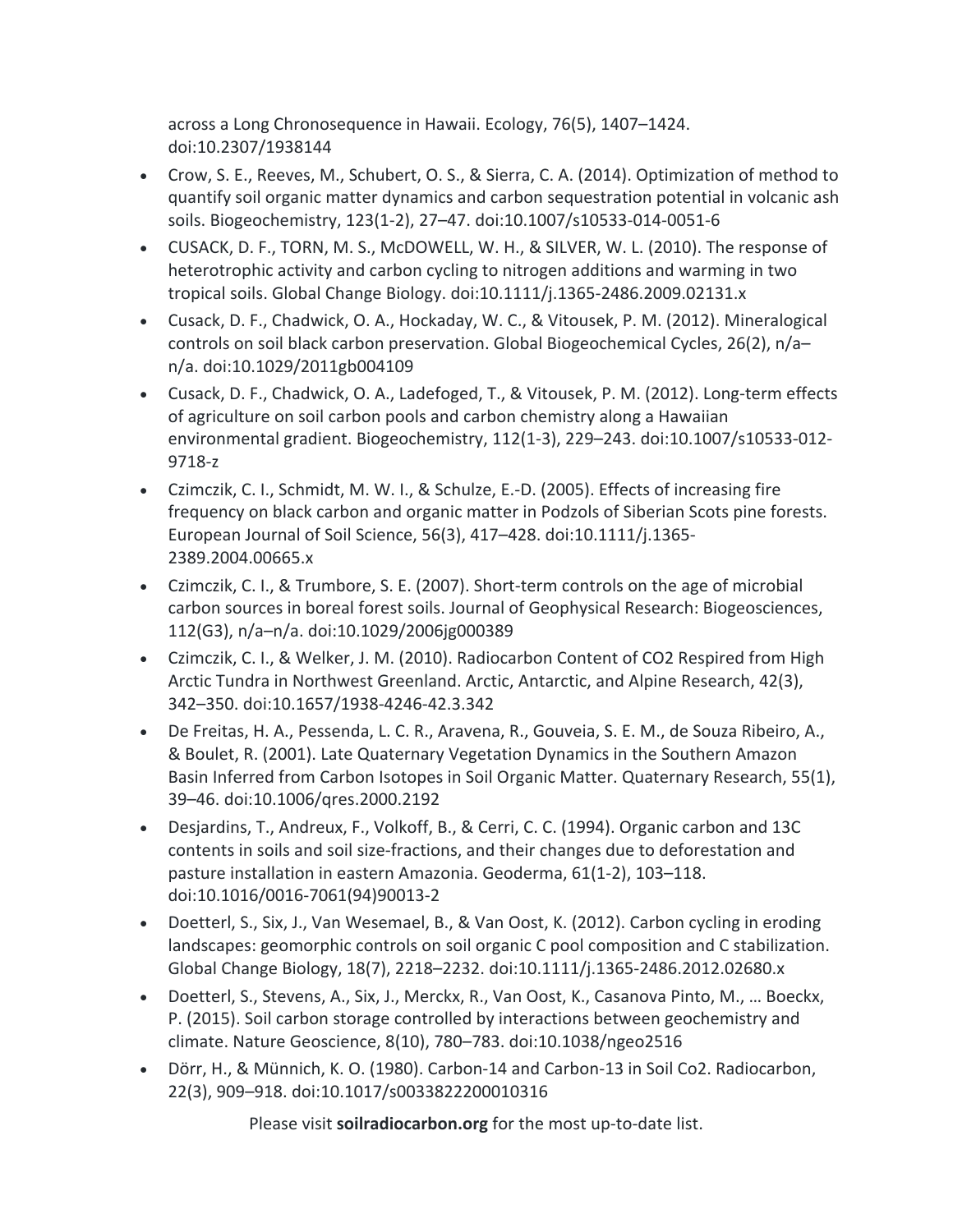- Dörr, H., & Münnich, K. O. (1986). Annual Variations of the 14C Content of Soil CO2. Radiocarbon, 28(2A), 338–345. doi:10.1017/s0033822200007438
- Dörr, H., & Münnich, K. O. (1989). Downward Movement of Soil Organic Matter and Its Influence on Trace-Element Transport (210Pb, 137Cs) in the Soil. Radiocarbon, 31(03), 655–663. doi:10.1017/s003382220001225x
- Dümig, A., Schad, P., Rumpel, C., Dignac, M.-F., & Kögel-Knabner, I. (2008). Araucaria forest expansion on grassland in the southern Brazilian highlands as revealed by 14C and δ13C studies. Geoderma, 145(1-2), 143–157. doi:10.1016/j.geoderma.2007.06.005
- DUTTA, K., SCHUUR, E. A. G., NEFF, J. C., & ZIMOV, S. A. (2006). Potential carbon release from permafrost soils of Northeastern Siberia. Global Change Biology, 12(12), 2336– 2351. doi:10.1111/j.1365-2486.2006.01259.x
- Elzein, A., & Balesdent, J. (1995). Mechanistic Simulation of Vertical Distribution of Carbon Concentrations and Residence Times in Soils. Soil Science Society of America Journal, 59(5), 1328. doi:10.2136/sssaj1995.03615995005900050019x
- Ewing, S. A., Sanderman, J., Baisden, W. T., Wang, Y., & Amundson, R. (2006). Role of large-scale soil structure in organic carbon turnover: Evidence from California grassland soils. Journal of Geophysical Research, 111(G3). doi:10.1029/2006jg000174
- Fernandez, I. J., Rustad, L. E., & Lawrence, G. B. (1993). Estimating total soil mass, nutrient content, and trace metals in soils under a low elevation spruce-fir forest. Canadian Journal of Soil Science, 73(3), 317–328. doi:10.4141/cjss93-034
- Fierer, N., Chadwick, O. A., & Trumbore, S. E. (2005). Production of CO2 in Soil Profiles of a California Annual Grassland. Ecosystems, 8(4), 412–429. doi:10.1007/s10021-003- 0151-y
- Fontaine, S., Barot, S., Barré, P., Bdioui, N., Mary, B., & Rumpel, C. (2007). Stability of organic carbon in deep soil layers controlled by fresh carbon supply. Nature, 450(7167), 277–280. doi:10.1038/nature06275
- Gaudinski, J. B., Trumbore, S. E., Davidson, E. A., & Zheng, S. (2000). Biogeochemistry, 51(1), 33–69. doi:10.1023/a:1006301010014
- Gentsch, N., Wild, B., Mikutta, R., Čapek, P., Diáková, K., Schrumpf, M., … Guggenberger, G. (2018). Temperature response of permafrost soil carbon is attenuated by mineral protection. Global Change Biology, 24(8), 3401–3415. doi:10.1111/gcb.14316
- Gillson, L. (2004). Testing non-equilibrium theories in savannas: 1400 years of vegetation change in Tsavo National Park, Kenya. Ecological Complexity, 1(4), 281–298. doi:10.1016/j.ecocom.2004.06.001
- Heckman, K., Lawrence, C. R., & Harden, J. W. (2018). A sequential selective dissolution method to quantify storage and stability of organic carbon associated with Al and Fe hydroxide phases. Geoderma, 312, 24–35. doi:10.1016/j.geoderma.2017.09.043
- GOH, K. M., STOUT, J. D., & RAFTER, T. A. (1977). RADIOCARBON ENRICHMENT OF SOIL ORGANIC MATTER FRACTIONS IN NEW ZEALAND SOILS. Soil Science, 123(6), 385–391. doi:10.1097/00010694-197706000-00007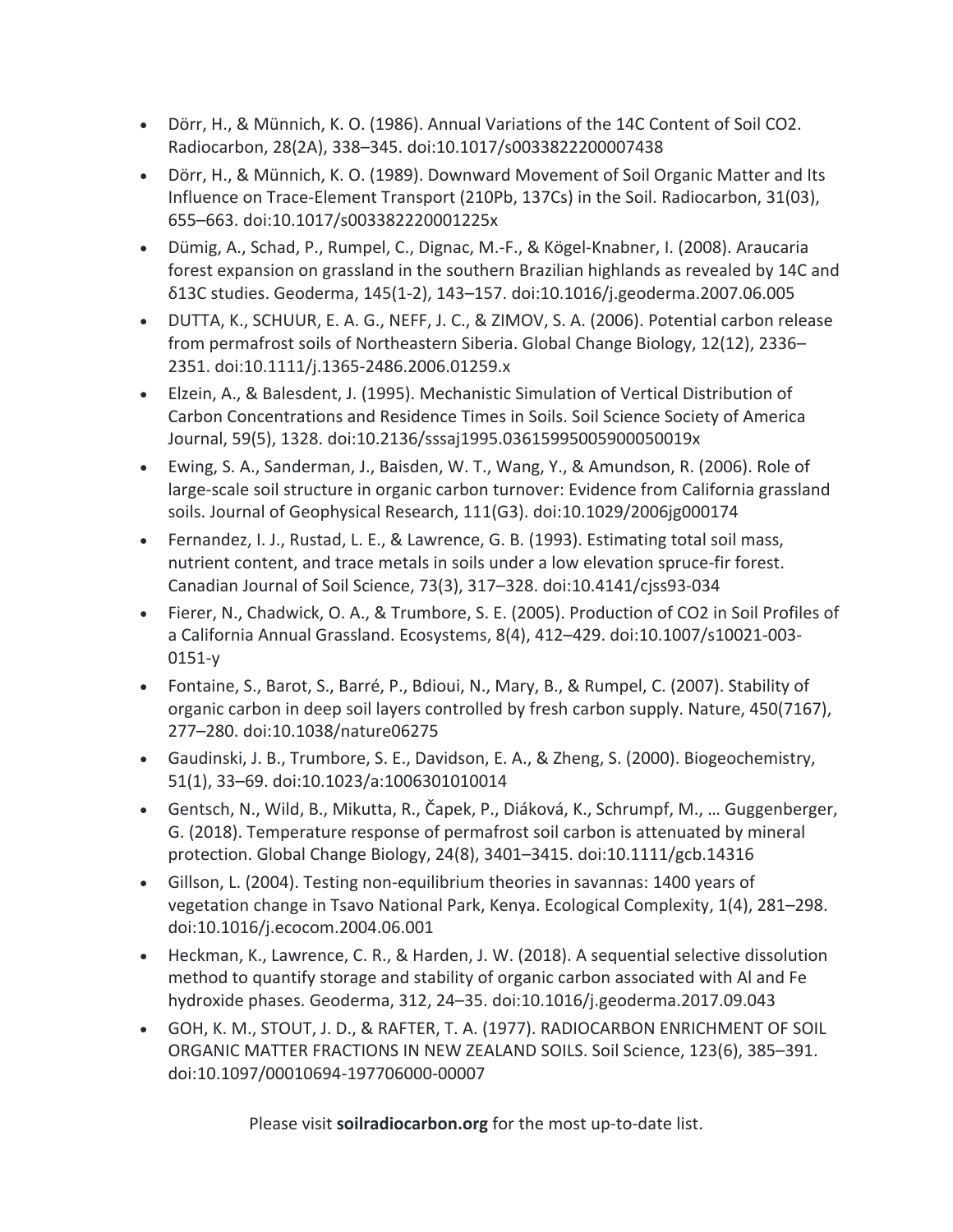- Guillet, B., Faivre, P., Mariotti, A., & Khobzi, J. (1988). The 14C dates and 13C/12C ratios of soil organic matter as a means of studying the past vegetation in intertropical regions: Examples from Colombia (South America). Palaeogeography, Palaeoclimatology, Palaeoecology, 65(1-2), 51–58. doi:10.1016/0031-0182(88)90111-3
- GUILLET, B., ACHOUNDONG, G., HAPPI, J. Y., BEYALA, V. K. K., BONVALLOT, J., RIERA, B., … SCHWARTZ, D. (2001). Agreement between floristic and soil organic carbon isotope (13C/12C, 14C) indicators of forest invasion of savannas during the last century in Cameroon. Journal of Tropical Ecology, 17(6), 809–832. doi:10.1017/s0266467401001614
- Hall, S. J., McNicol, G., Natake, T., & Silver, W. L. (2015). Large fluxes and rapid turnover of mineral-associated carbon across topographic gradients in a humid tropical forest: insights from paired 14C analysis. Biogeosciences Discussions, 12(2), 891–932. doi:10.5194/bgd-12-891-2015
- Harden, J. W., Fries, T. L., & Pavich, M. J. (2002). Biogeochemistry, 60(3), 317–336. doi:10.1023/a:1020308729553
- Hardie, S. M. L., Garnett, M. H., Fallick, A. E., Ostle, N. J., & Rowland, A. P. (2009). Bomb-14C analysis of ecosystem respiration reveals that peatland vegetation facilitates release of old carbon. Geoderma, 153(3-4), 393–401. doi:10.1016/j.geoderma.2009.09.002
- Hardie, S. M. L., Garnett, M. H., Fallick, A. E., Rowland, A. P., Ostle, N. J., & Flowers, T. H. (2011). Abiotic drivers and their interactive effect on the flux and carbon isotope (14C and δ13C) composition of peat-respired CO2. Soil Biology and Biochemistry, 43(12), 2432–2440. doi:10.1016/j.soilbio.2011.08.010
- Harkness, D. D., Harrison, A. F., & Bacon, P. J. (1986). The Temporal Distribution of "Bomb" 14C in a Forest Soil. Radiocarbon, 28(2A), 328–337. doi:10.1017/s0033822200007426
- Hatton, P.-J., Kleber, M., Zeller, B., Moni, C., Plante, A. F., Townsend, K., … Derrien, D. (2012). Transfer of litter-derived N to soil mineral–organic associations: Evidence from decadal 15N tracer experiments. Organic Geochemistry, 42(12), 1489–1501. doi:10.1016/j.orggeochem.2011.05.002
- Heckman, K. A. (2010). Pedogenesis & Carbon Dynamics Across A Lithosequence Under Ponderosa Pine. *Zenodo*. https://doi.org/10.5281/zenodo.1486081
- Hicks Pries, C. E., Schuur, E. A. G., & Crummer, K. G. (2011). Holocene Carbon Stocks and Carbon Accumulation Rates Altered in Soils Undergoing Permafrost Thaw. Ecosystems, 15(1), 162–173. doi:10.1007/s10021-011-9500-4
- Hicks Pries, C. E., Schuur, E. A. G., & Crummer, K. G. (2012). Thawing permafrost increases old soil and autotrophic respiration in tundra: Partitioning ecosystem respiration using δ13C and ∆14C. Global Change Biology, 19(2), 649–661. doi:10.1111/gcb.12058
- Hicks Pries, C. E., van Logtestijn, R. S. P., Schuur, E. A. G., Natali, S. M., Cornelissen, J. H. C., Aerts, R., & Dorrepaal, E. (2015). Decadal warming causes a consistent and persistent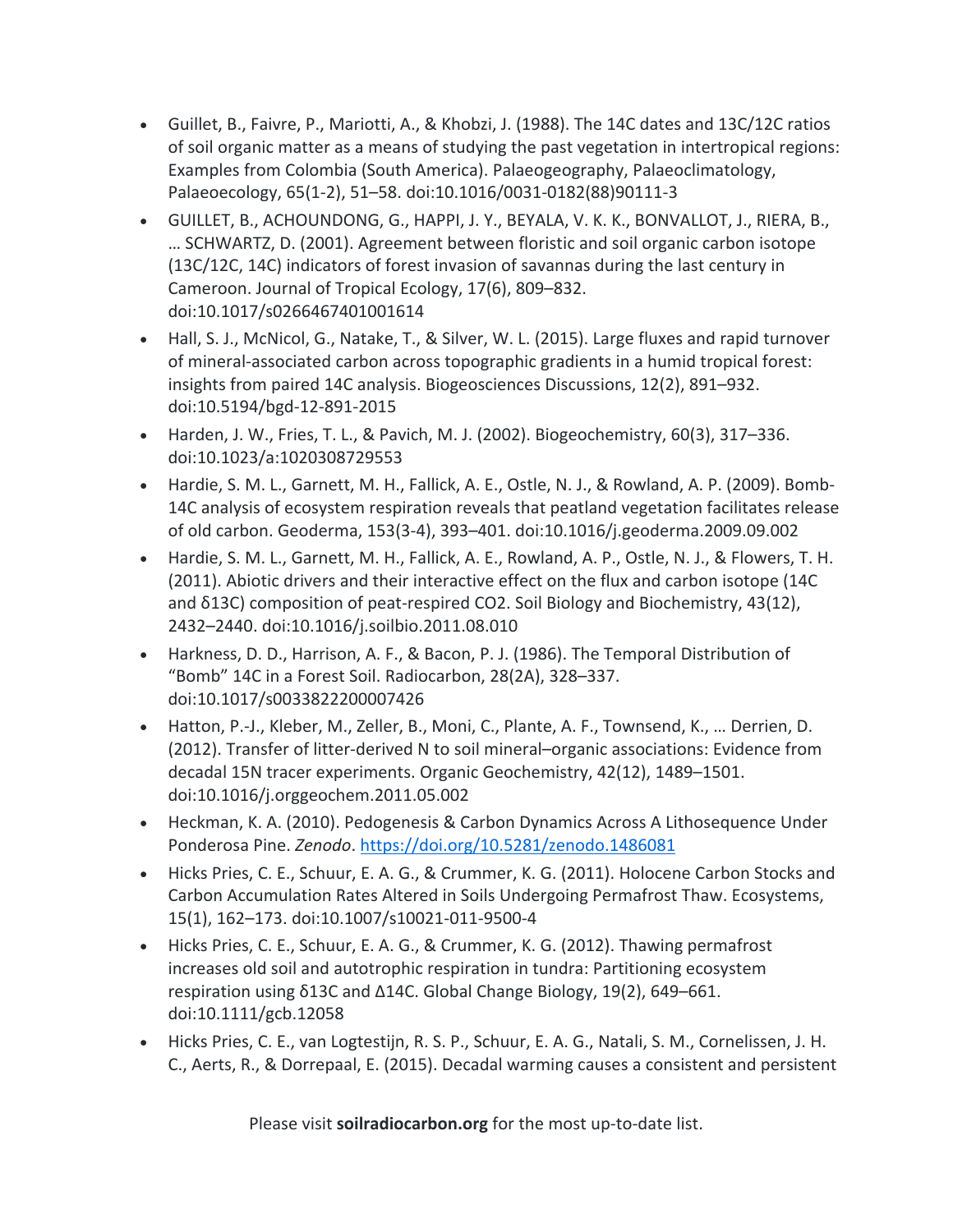shift from heterotrophic to autotrophic respiration in contrasting permafrost ecosystems. Global Change Biology, 21(12), 4508–4519. doi:10.1111/gcb.13032

- Hicks Pries, C. E., Schuur, E. A. G., Natali, S. M., & Crummer, K. G. (2015). Old soil carbon losses increase with ecosystem respiration in experimentally thawed tundra. Nature Climate Change, 6(2), 214–218. doi:10.1038/nclimate2830
- Hicks Pries, C. E., Castanha, C., Porras, R. C., & Torn, M. S. (2017). The whole-soil carbon flux in response to warming. Science, 355(6332), 1420–1423. doi:10.1126/science.aal1319
- Hicks Pries, C. E., Bird, J. A., Castanha, C., Hatton, P.-J., & Torn, M. S. (2017). Long term decomposition: the influence of litter type and soil horizon on retention of plant carbon and nitrogen in soils. Biogeochemistry, 134(1-2), 5–16. doi:10.1007/s10533-017-0345-6
- Horwath, J. L., Sletten, R. S., Hagedorn, B., & Hallet, B. (2008). Spatial and temporal distribution of soil organic carbon in nonsorted striped patterned ground of the High Arctic. Journal of Geophysical Research, 113(G3). doi:10.1029/2007jg000511
- Hsieh, Y.-P. (1996). Soil Organic Carbon Pools of Two Tropical Soils Inferred by Carbon Signatures. Soil Science Society of America Journal, 60(4), 1117. doi:10.2136/sssaj1996.03615995006000040022x
- Huang, Y., Bol, R., Harkness, D. D., Ineson, P., & Eglinton, G. (1996). Post-glacial variations in distributions, 13C and 14C contents of aliphatic hydrocarbons and bulk organic matter in three types of British acid upland soils. Organic Geochemistry, 24(3), 273–287. doi:10.1016/0146-6380(96)00039-3
- Huang, Y., Li, B., Bryant, C., Bol, R., & Eglinton, G. (1999). Radiocarbon Dating of Aliphatic Hydrocarbons A New Approach for Dating Passive-Fraction Carbon in Soil Horizons. Soil Science Society of America Journal, 63(5), 1181. doi:10.2136/sssaj1999.6351181x
- Kaiser, C., Meyer, H., Biasi, C., Rusalimova, O., Barsukov, P., & Richter, A. (2007). Conservation of soil organic matter through cryoturbation in arctic soils in Siberia. Journal of Geophysical Research, 112(G2). doi:10.1029/2006jg000258
- Karhu, K., Fritze, H., Hämäläinen, K., Vanhala, P., Jungner, H., Oinonen, M., … Liski, J. (2010). Temperature sensitivity of soil carbon fractions in boreal forest soil. Ecology, 91(2), 370–376. doi:10.1890/09-0478.1
- Katsuno, K., Miyairi, Y., Tamura, K., Matsuzaki, H., & Fukuda, K. (2010). A study of the carbon dynamics of Japanese grassland and forest using 14C and 13C. Nuclear Instruments and Methods in Physics Research Section B: Beam Interactions with Materials and Atoms, 268(7-8), 1106–1109. doi:10.1016/j.nimb.2009.10.110
- Khomo, L., Trumbore, S., Bern, C. R., & Chadwick, O. A. (2017). Timescales of carbon turnover in soils with mixed crystalline mineralogies. SOIL, 3(1), 17–30. doi:10.5194/soil-3-17-2017
- Kleber, M., Mikutta, R., Torn, M. S., & Jahn, R. (2005). Poorly crystalline mineral phases protect organic matter in acid subsoil horizons. European Journal of Soil Science, 0(0), 050912034650054. doi:10.1111/j.1365-2389.2005.00706.x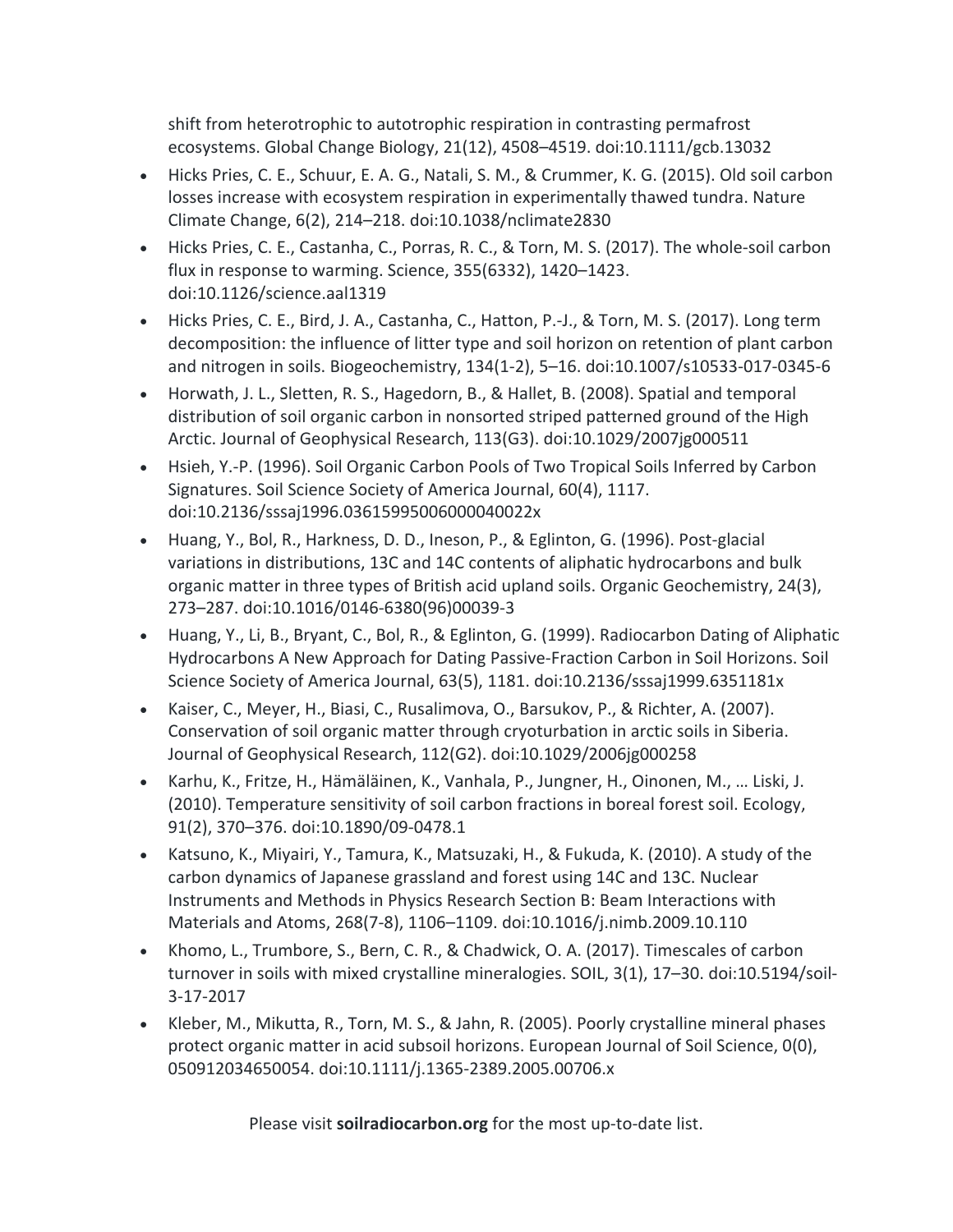- KLEBER, M., NICO, P. S., PLANTE, A., FILLEY, T., KRAMER, M., SWANSTON, C., & SOLLINS, P. (2011). Old and stable soil organic matter is not necessarily chemically recalcitrant: implications for modeling concepts and temperature sensitivity. Global Change Biology, 17(2), 1097–1107. doi:10.1111/j.1365-2486.2010.02278.x
- Koarashi, J., Iida, T., & Asano, T. (2005). Radiocarbon and stable carbon isotope compositions of chemically fractionated soil organic matter in a temperate-zone forest. Journal of Environmental Radioactivity, 79(2), 137–156. doi:10.1016/j.jenvrad.2004.06.002
- KOARASHI, J., ATARASHI-ANDOH, M., ISHIZUKA, S., MIURA, S., SAITO, T., & HIRAI, K. (2009). Quantitative aspects of heterogeneity in soil organic matter dynamics in a cooltemperate Japanese beech forest: a radiocarbon-based approach. Global Change Biology, 15(3), 631–642. doi:10.1111/j.1365-2486.2008.01745.x
- Kögel-Knabner, I., Guggenberger, G., Kleber, M., Kandeler, E., Kalbitz, K., Scheu, S., … Leinweber, P. (2008). Organo-mineral associations in temperate soils: Integrating biology, mineralogy, and organic matter chemistry. Journal of Plant Nutrition and Soil Science, 171(1), 61–82. doi:10.1002/jpln.200700048
- Kondo, M., Uchida, M., & Shibata, Y. (2010). Radiocarbon-based residence time estimates of soil organic carbon in a temperate forest: Case study for the density fractionation for Japanese volcanic ash soil. Nuclear Instruments and Methods in Physics Research Section B: Beam Interactions with Materials and Atoms, 268(7-8), 1073–1076. doi:10.1016/j.nimb.2009.10.101
- Kramer, M. G., & Chadwick, O. A. (2016). Controls on carbon storage and weathering in volcanic soils across a high-elevation climate gradient on Mauna Kea, Hawaii. Ecology, 97(9), 2384–2395. doi:10.1002/ecy.1467
- Krull, E. S., & Skjemstad, J. O. (2003). δ13C and δ15N profiles in 14C-dated Oxisol and Vertisols as a function of soil chemistry and mineralogy. Geoderma, 112(1-2), 1–29. doi:10.1016/s0016-7061(02)00291-4
- Krull, E. S., Skjemstad, J. O., Burrows, W. H., Bray, S. G., Wynn, J. G., Bol, R., … Harms, B. (2005). Recent vegetation changes in central Queensland, Australia: Evidence from δ13C and 14C analyses of soil organic matter. Geoderma, 126(3-4), 241–259. doi:10.1016/j.geoderma.2004.09.012
- Krull, E. S., Bestland, E. A., Skjemstad, J. O., & Parr, J. F. (2006). Geochemistry (δ13C, δ15N, 13C NMR) and residence times (14C and OSL) of soil organic matter from redbrown earths of South Australia: Implications for soil genesis. Geoderma, 132(3-4), 344– 360. doi:10.1016/j.geoderma.2005.06.001
- Ladyman, S. J., & Harkness, D. D. (1980). Carbon Isotope Measurement as An Index of Soil Development. Radiocarbon, 22(3), 885–891. doi:10.1017/s0033822200010286
- Laskar, A. H., Yadava, M. G., & Ramesh, R. (2012). Radiocarbon and Stable Carbon Isotopes in Two Soil Profiles from Northeast India. Radiocarbon, 54(1), 81–89. doi:10.2458/azu\_js\_rc.v54i1.15840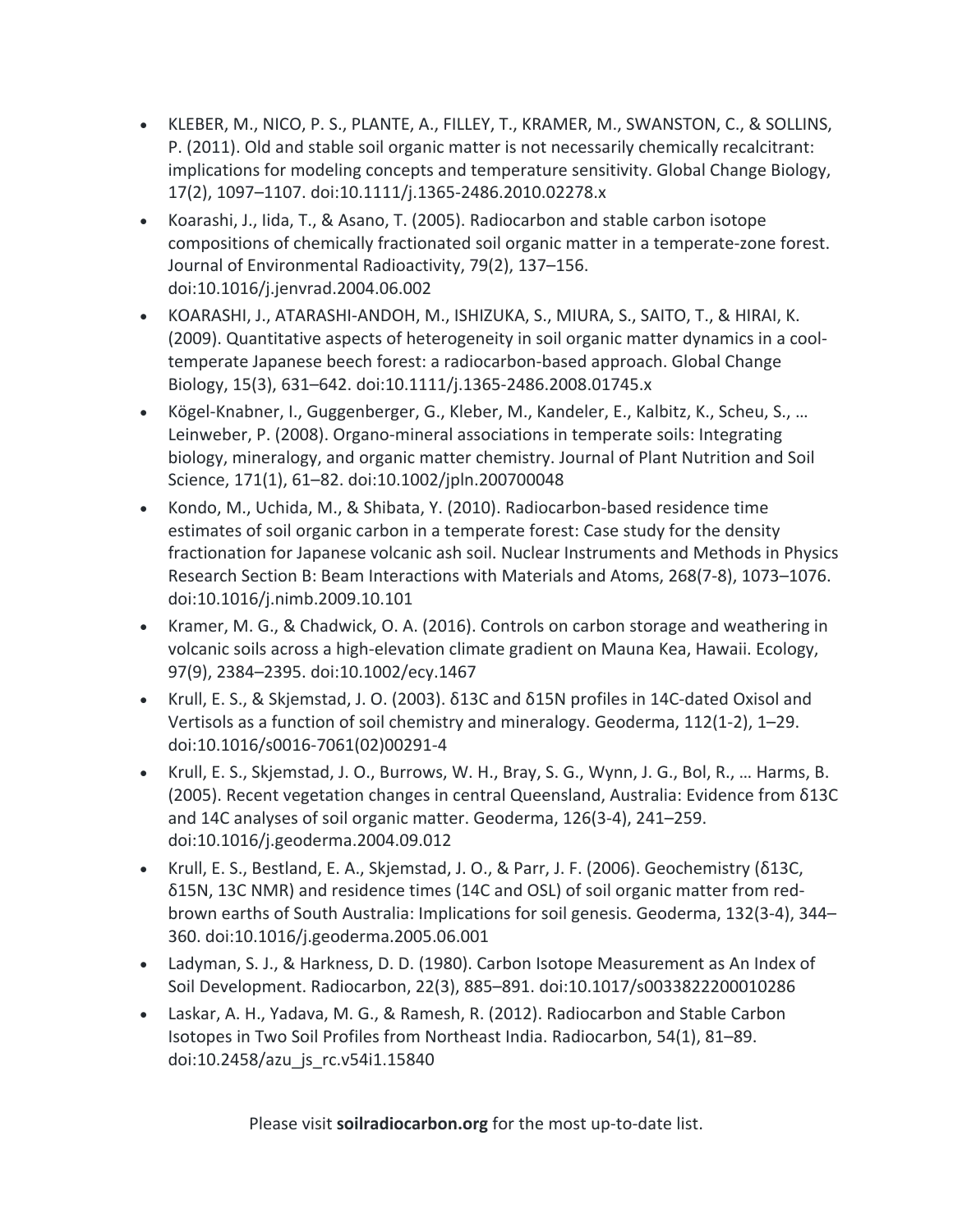- Lassey, K. R., Tate, K. R., Sparks, R. J., & Claydon, J. J. (1996). Historic Measurements of Radiocarbon in New Zealand Soils. Radiocarbon, 38(2), 253–270. doi:10.1017/s003382220001763x
- Lavoie, M., Mack, M. C., & Schuur, E. A. G. (2011). Effects of elevated nitrogen and temperature on carbon and nitrogen dynamics in Alaskan arctic and boreal soils. Journal of Geophysical Research, 116(G3). doi:10.1029/2010jg001629
- Lawrence, C. R., Harden, J. W., Xu, X., Schulz, M. S., & Trumbore, S. E. (2015). Long-term controls on soil organic carbon with depth and time: A case study from the Cowlitz River Chronosequence, WA USA. Geoderma, 247-248, 73–87. doi:10.1016/j.geoderma.2015.02.005
- Leavitt, S. W., Follett, R. F., Kimble, J. M., & Pruessner, E. G. (2007). Radiocarbon and δ13C depth profiles of soil organic carbon in the U.S. Great Plains: A possible spatial record of paleoenvironment and paleovegetation. Quaternary International, 162-163, 21–34. doi:10.1016/j.quaint.2006.10.033
- Lee, H., Schuur, E. A. G., Inglett, K. S., Lavoie, M., & Chanton, J. P. (2011). The rate of permafrost carbon release under aerobic and anaerobic conditions and its potential effects on climate. Global Change Biology, 18(2), 515–527. doi:10.1111/j.1365- 2486.2011.02519.x
- LEIFELD, J., ZIMMERMANN, M., FUHRER, J., & CONEN, F. (2009). Storage and turnover of carbon in grassland soils along an elevation gradient in the Swiss Alps. Global Change Biology, 15(3), 668–679. doi:10.1111/j.1365-2486.2008.01782.x
- Leith, F. I., Garnett, M. H., Dinsmore, K. J., Billett, M. F., & Heal, K. V. (2014). Source and age of dissolved and gaseous carbon in a peatland–riparian–stream continuum: a dual isotope (14C and  $\delta$ 13C) analysis. Biogeochemistry, 119(1-3), 415–433. doi:10.1007/s10533-014-9977-y
- Li, Y., & Mathews, B. W. (2010). Effect of conversion of sugarcane plantation to forest and pasture on soil carbon in Hawaii. Plant and Soil, 335(1-2), 245–253. doi:10.1007/s11104-010-0412-4
- Liu, W., Moriizumi, J., Yamazawa, H., & Iida, T. (2006). Depth profiles of radiocarbon and carbon isotopic compositions of organic matter and CO2 in a forest soil. Journal of Environmental Radioactivity, 90(3), 210–223. doi:10.1016/j.jenvrad.2006.07.003
- Lupascu, M., Czimczik, C. I., Welker, M. C., Ziolkowski, L. A., Cooper, E. J., & Welker, J. M. (2018). Winter Ecosystem Respiration and Sources of CO2 From the High Arctic Tundra of Svalbard: Response to a Deeper Snow Experiment. Journal of Geophysical Research: Biogeosciences, 123(8), 2627–2642. doi:10.1029/2018jg004396
- Lybrand, R. A., Heckman, K., & Rasmussen, C. (2017). Soil organic carbon partitioning and Δ14C variation in desert and conifer ecosystems of southern Arizona. Biogeochemistry, 134(3), 261–277. doi:10.1007/s10533-017-0360-7
- Marín-Spiotta, E., Swanston, C. W., Torn, M. S., Silver, W. L., & Burton, S. D. (2008). Chemical and mineral control of soil carbon turnover in abandoned tropical pastures. Geoderma, 143(1-2), 49–62. doi:10.1016/j.geoderma.2007.10.001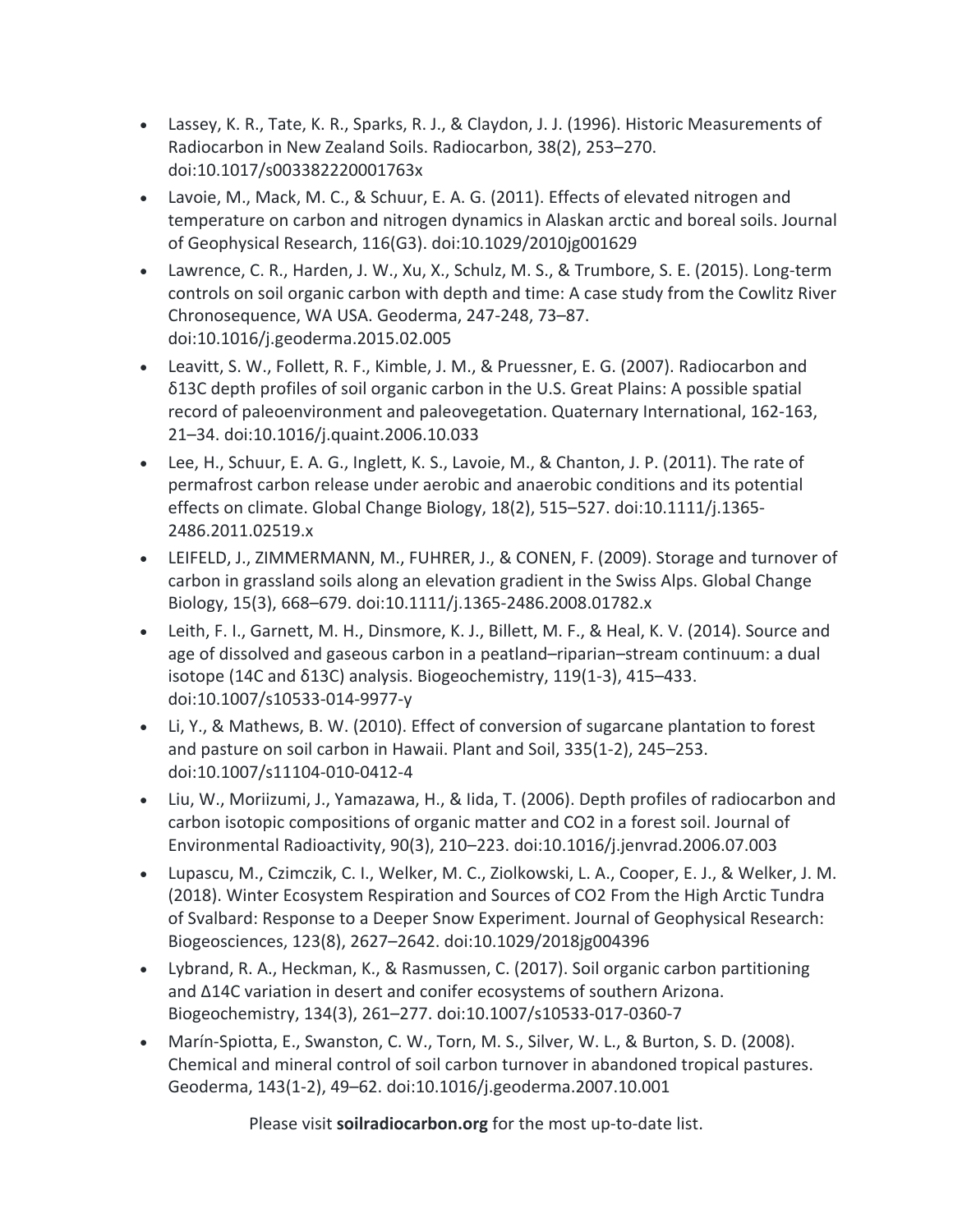- Marin-Spiotta, E., Chadwick, O. A., Kramer, M., & Carbone, M. S. (2011). Carbon delivery to deep mineral horizons in Hawaiian rain forest soils. Journal of Geophysical Research, 116(G3). doi:10.1029/2010jg001587
- Mariotti, A., & Peterschmitt, E. (1994). Forest savanna ecotone dynamics in India as revealed by carbon isotope ratios of soil organic matter. Oecologia, 97(4), 475–480. doi:10.1007/bf00325885
- Martel, Y. A., & Paul, E. A. (1974). The Use of Radiocarbon Dating of Organic Matter in the Study of Soil Genesis1. Soil Science Society of America Journal, 38(3), 501. doi:10.2136/sssaj1974.03615995003800030033x
- Masiello, C. A., Chadwick, O. A., Southon, J., Torn, M. S., & Harden, J. W. (2004). Weathering controls on mechanisms of carbon storage in grassland soils. Global Biogeochemical Cycles, 18(4), n/a–n/a. doi:10.1029/2004gb002219
- McClaran, M. P., & Umlauf, M. (2000). Desert grassland dynamics estimated from carbon isotopes in grass phytoliths and soil organic matter. Journal of Vegetation Science, 11(1), 71–76. doi:10.2307/3236777
- De Tapia, E. M., Rubio, I. D., Castro, J. G., Solleiro, E., & Sedov, S. (2005). Radiocarbon Dates from Soil Profiles in the Teotihuacán Valley, Mexico: Indicators of Geomorphological Processes. Radiocarbon, 47(1), 159–175. doi:10.1017/s0033822200052279
- McFarlane, K. J., Torn, M. S., Hanson, P. J., Porras, R. C., Swanston, C. W., Callaham, M. A., & Guilderson, T. P. (2012). Comparison of soil organic matter dynamics at five temperate deciduous forests with physical fractionation and radiocarbon measurements. Biogeochemistry, 112(1-3), 457–476. doi:10.1007/s10533-012-9740-1
- Porras, R. C., Hicks Pries, C. E., McFarlane, K. J., Hanson, P. J., & Torn, M. S. (2017). Association with pedogenic iron and aluminum: effects on soil organic carbon storage and stability in four temperate forest soils. Biogeochemistry, 133(3), 333–345. doi:10.1007/s10533-017-0337-6
- Meyer, S., Leifeld, J., Bahn, M., & Fuhrer, J. (2012). Free and protected soil organic carbon dynamics respond differently to abandonment of mountain grassland. Biogeosciences, 9(2), 853–865. doi:10.5194/bg-9-853-2012
- Mikutta, R., Schaumann, G. E., Gildemeister, D., Bonneville, S., Kramer, M. G., Chorover, J., … Guggenberger, G. (2009). Biogeochemistry of mineral–organic associations across a long-term mineralogical soil gradient (0.3–4100kyr), Hawaiian Islands. Geochimica et Cosmochimica Acta, 73(7), 2034–2060. doi:10.1016/j.gca.2008.12.028
- Milton, G. M., & Kramer, S. J. (1997). Using 14C as a Tracer of Carbon Accumulation and Turnover in Soils. Radiocarbon, 40(2), 999–1011. doi:10.1017/s003382220001897x
- Monreal, C. M., Schulten, H.-R., & Kodama, H. (1997). Age, turnover and molecular diversity of soil organic matter in aggregates of a Gleysol. Canadian Journal of Soil Science, 77(3), 379–388. doi:10.4141/s95-064
- Mueller, C. W., Gutsch, M., Kothieringer, K., Leifeld, J., Rethemeyer, J., Brueggemann, N., & Kögel-Knabner, I. (2014). Bioavailability and isotopic composition of CO2 released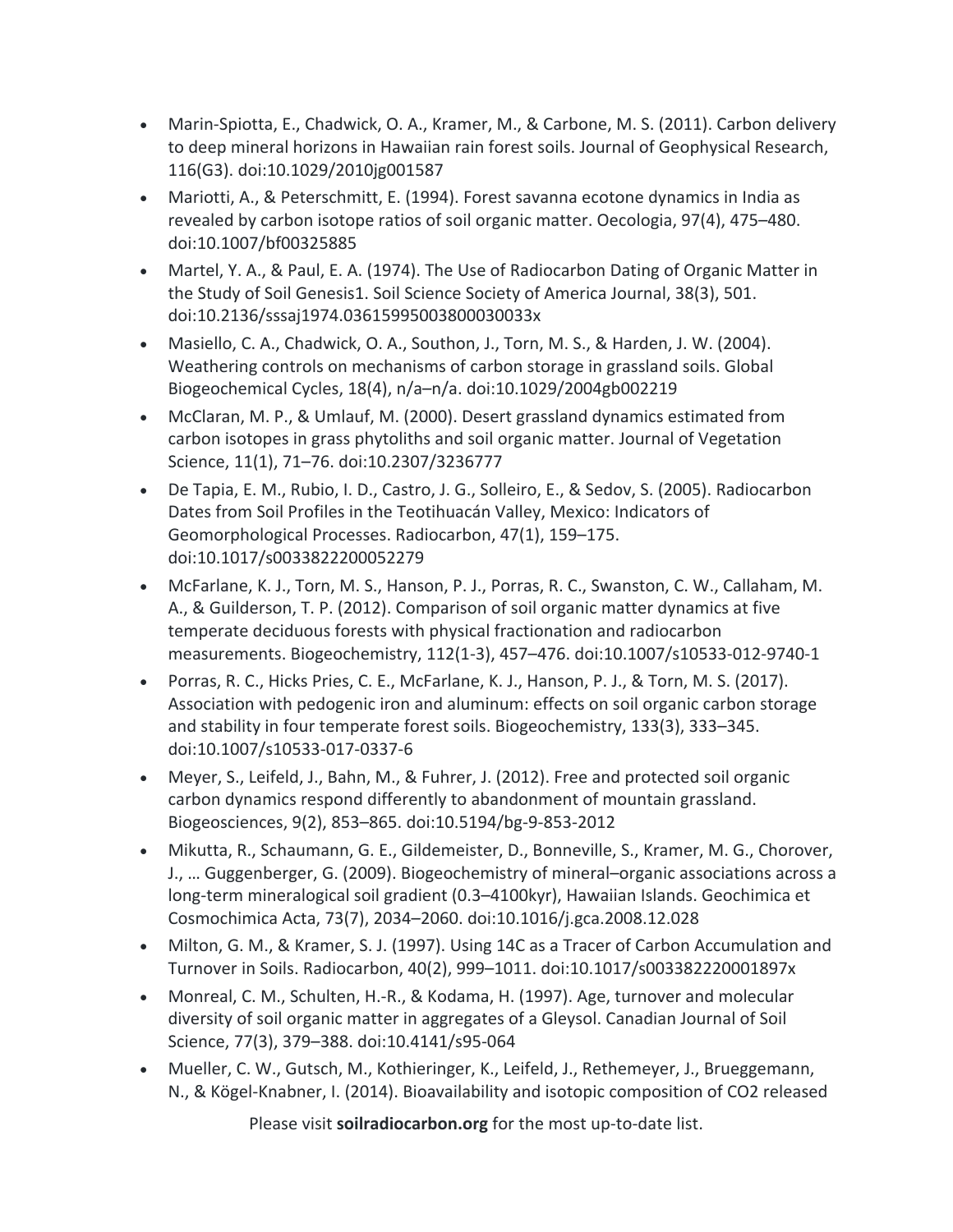from incubated soil organic matter fractions. Soil Biology and Biochemistry, 69, 168– 178. doi:10.1016/j.soilbio.2013.11.006

- Muhr, J., & Borken, W. (2009). Delayed recovery of soil respiration after wetting of dry soil further reduces C losses from a Norway spruce forest soil. Journal of Geophysical Research, 114(G4). doi:10.1029/2009jg000998
- Nagy, R. C., Porder, S., Brando, P., Davidson, E. A., Figueira, A. M. e S., Neill, C., … Trumbore, S. (2018). Soil Carbon Dynamics in Soybean Cropland and Forests in Mato Grosso, Brazil. Journal of Geophysical Research: Biogeosciences, 123(1), 18–31. doi:10.1002/2017jg004269
- Nave, L. E., Drevnick, P. E., Heckman, K. A., Hofmeister, K. L., Veverica, T. J., & Swanston, C. W. (2017). Soil hydrology, physical and chemical properties and the distribution of carbon and mercury in a postglacial lake-plain wetland. Geoderma, 305, 40–52. doi:10.1016/j.geoderma.2017.05.035
- Nowinski, N. S., Trumbore, S. E., Jimenez, G., & Fenn, M. E. (2009). Alteration of belowground carbon dynamics by nitrogen addition in southern California mixed conifer forests. Journal of Geophysical Research: Biogeosciences, 114(G2), n/a–n/a. doi:10.1029/2008jg000801
- Nowinski, N. S., Taneva, L., Trumbore, S. E., & Welker, J. M. (2010). Decomposition of old organic matter as a result of deeper active layers in a snow depth manipulation experiment. Oecologia, 163(3), 785–792. doi:10.1007/s00442-009-1556-x
- O'DONNELL, J. A., HARDEN, J. W., McGUIRE, A. D., KANEVSKIY, M. Z., JORGENSON, M. T., & XU, X. (2010). The effect of fire and permafrost interactions on soil carbon accumulation in an upland black spruce ecosystem of interior Alaska: implications for post-thaw carbon loss. Global Change Biology, 17(3), 1461–1474. doi:10.1111/j.1365- 2486.2010.02358.x
- O'Brien, B. J. (1986). The Use of Natural and Anthropogenic 14C to Investigate the Dynamics of Soil Organic Carbon. Radiocarbon, 28(2A), 358–362. doi:10.1017/s0033822200007463
- Ohno, T., Heckman, K. A., Plante, A. F., Fernandez, I. J., & Parr, T. B. (2017). 14 C mean residence time and its relationship with thermal stability and molecular composition of soil organic matter: A case study of deciduous and coniferous forest types. Geoderma, 308, 1–8. doi:10.1016/j.geoderma.2017.08.023
- Paul, E. A., Follett, R. F., Leavitt, S. W., Halvorson, A., Peterson, G. A., & Lyon, D. J. (1997). Radiocarbon Dating for Determination of Soil Organic Matter Pool Sizes and Dynamics. Soil Science Society of America Journal, 61(4), 1058. doi:10.2136/sssaj1997.03615995006100040011x
- NULL
- Pessenda, L. C. R., Valencia, E. P. E., Camargo, P. B., Telles, E. C. C., Martinelli, L. A., Cerri, C. C., … Rozanski, K. (1996). Natural Radiocarbon Measurements in Brazilian Soils Developed on Basic Rocks. Radiocarbon, 38(2), 203–208. doi:10.1017/s0033822200017574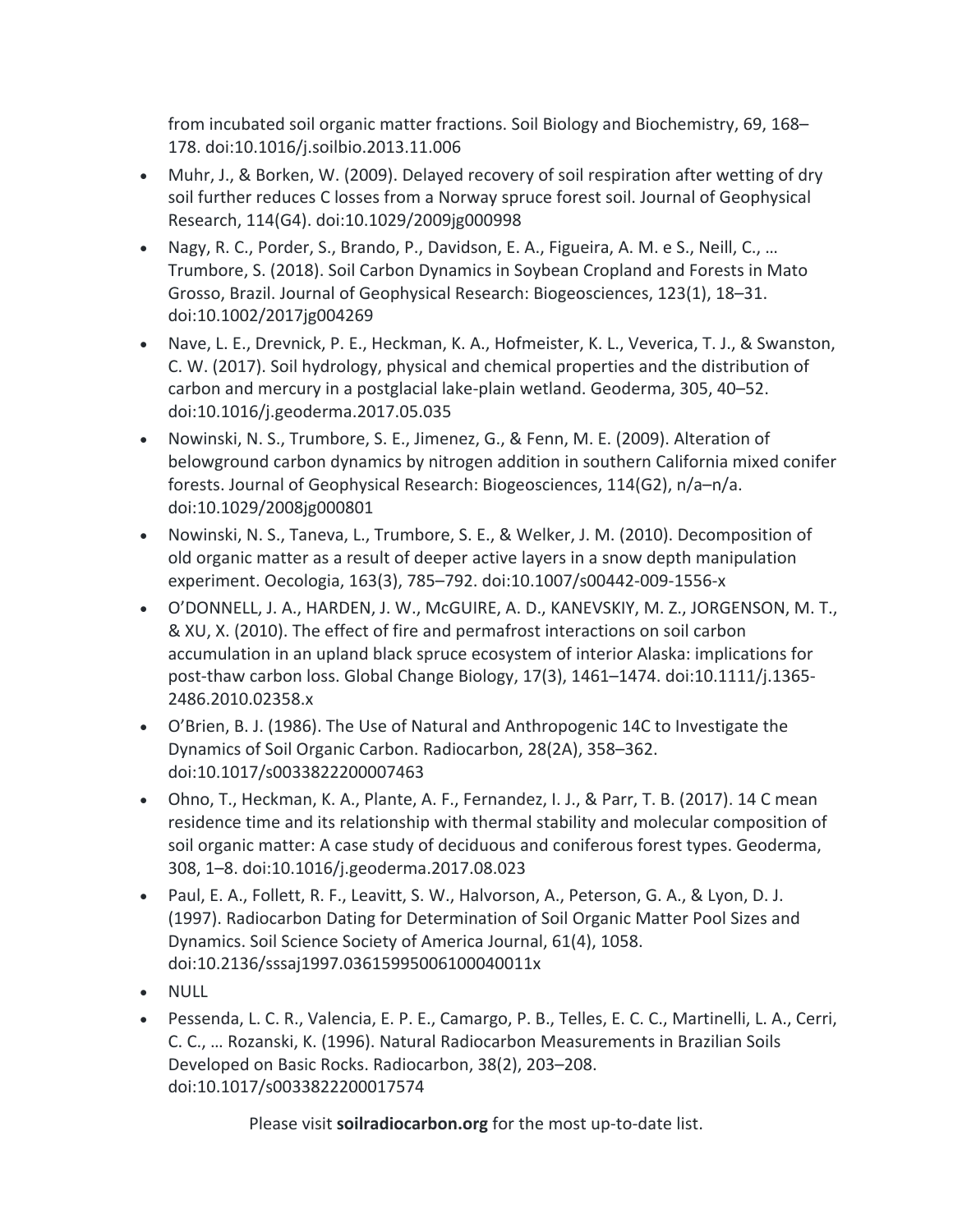- Pessenda, L. C. R., Gouveia, S. E. M., & Aravena, R. (2001). Radiocarbon Dating of Total Soil Organic Matter and Humin Fraction and Its Comparison with 14C Ages of Fossil Charcoal. Radiocarbon, 43(2B), 595–601. doi:10.1017/s0033822200041242
- Phillips, C. L., McFarlane, K. J., Risk, D., & Desai, A. R. (2013). Biological and physical influences on soil <sup>14</sup>CO<sub>2</sub> seasonal dynamics in a temperate hardwood forest. Biogeosciences, 10(12), 7999–8012. doi:10.5194/bg-10-7999-2013
- Posada, J. M., & Schuur, E. A. G. (2011). Relationships among precipitation regime, nutrient availability, and carbon turnover in tropical rain forests. Oecologia, 165(3), 783–795. doi:10.1007/s00442-010-1881-0
- Quideau, S. A., Chadwick, O. A., Trumbore, S. E., Johnson-Maynard, J. L., Graham, R. C., & Anderson, M. A. (2001). Vegetation control on soil organic matter dynamics. Organic Geochemistry, 32(2), 247–252. doi:10.1016/s0146-6380(00)00171-6
- Rabbi, S. M. F., Hua, Q., Daniel, H., Lockwood, P. V., Wilson, B. R., & Young, I. M. (2013). Mean Residence Time of Soil Organic Carbon in Aggregates Under Contrasting Land Uses Based on Radiocarbon Measurements. Radiocarbon, 55(1), 127–139. doi:10.2458/azu\_js\_rc.v55i1.16179
- Rasmussen, C., Torn, M. S., & Southard, R. J. (2005). Mineral Assemblage and Aggregates Control Carbon Dynamics in a California Conifer Forest. Soil Science Society of America Journal, 69(6), 1711. doi:10.2136/sssaj2005.0040
- Rasmussen, C., & White, D. A. (2010). Vegetation Effects on Soil Organic Carbon Quality in an Arid Hyperthermic Ecosystem. Soil Science, 175(9), 438–446. doi:10.1097/ss.0b013e3181f38400
- Rasmussen, C., Throckmorton, H., Liles, G., Heckman, K., Meding, S., & Horwath, W. (2018). Controls on Soil Organic Carbon Partitioning and Stabilization in the California Sierra Nevada. Soil Systems, 2(3), 41. doi:10.3390/soilsystems2030041
- Resh, S. C., Binkley, D., & Parrotta, J. A. (2002). Greater Soil Carbon Sequestration under Nitrogen-fixing Trees Compared with Eucalyptus Species. Ecosystems, 5(3), 217–231. doi:10.1007/s10021-001-0067-3
- Rethemeyer, J., Kramer, C., Gleixner, G., John, B., Yamashita, T., Flessa, H., … Grootes, P. M. (2005). Transformation of organic matter in agricultural soils: radiocarbon concentration versus soil depth. Geoderma, 128(1-2), 94–105. doi:10.1016/j.geoderma.2004.12.017
- Richter, D. D., Markewitz, D., Trumbore, S. E., & Wells, C. G. (1999). Rapid accumulation and turnover of soil carbon in a re-establishing forest. Nature, 400(6739), 56–58. doi:10.1038/21867
- Rogers, B. M., Veraverbeke, S., Azzari, G., Czimczik, C. I., Holden, S. R., Mouteva, G. O., … Randerson, J. T. (2014). Quantifying fire-wide carbon emissions in interior Alaska using field measurements and Landsat imagery. Journal of Geophysical Research: Biogeosciences, 119(8), 1608–1629. doi:10.1002/2014jg002657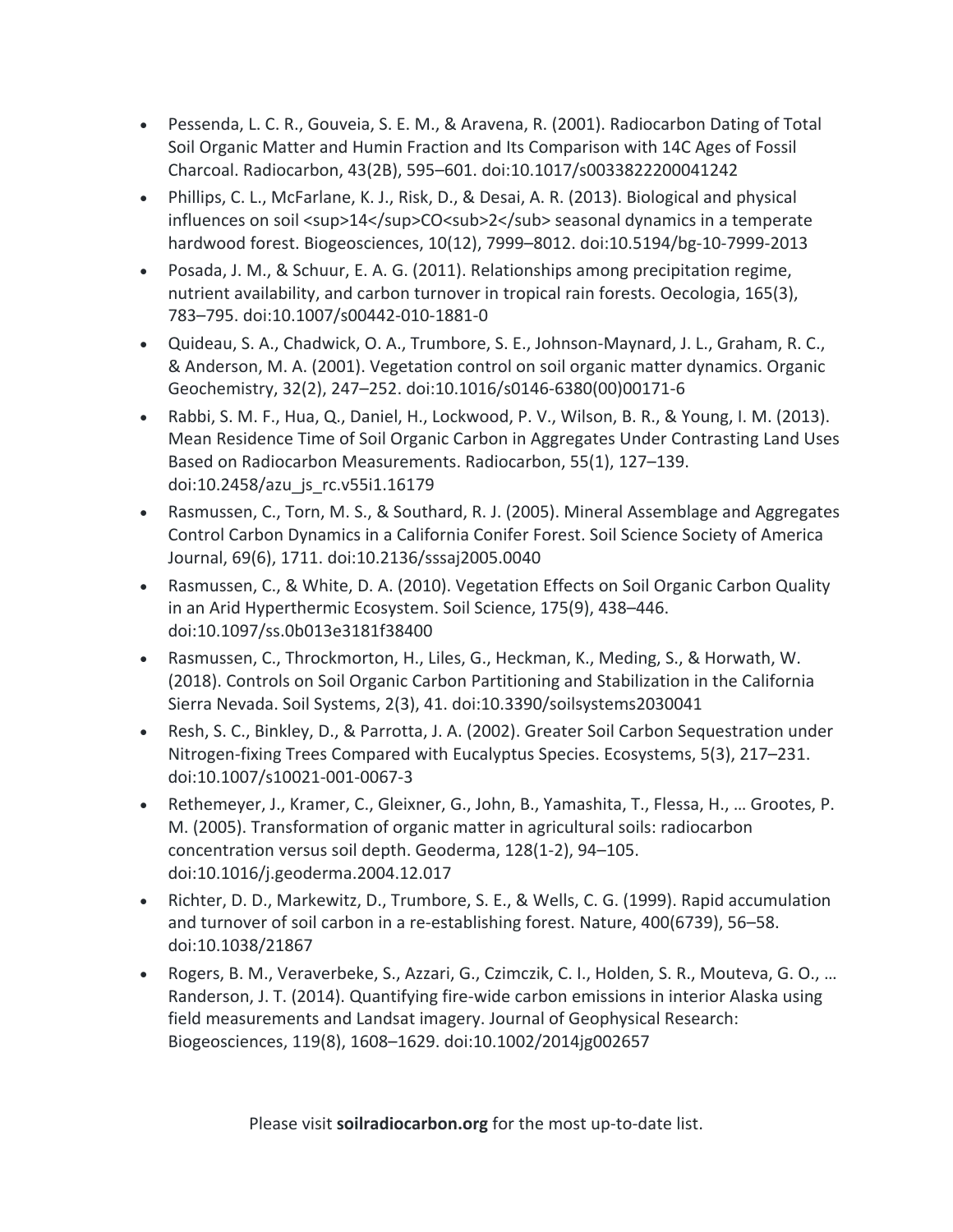- Rumpel, C., Kögel-Knabner, I., & Bruhn, F. (2002). Vertical distribution, age, and chemical composition of organic carbon in two forest soils of different pedogenesis. Organic Geochemistry, 33(10), 1131–1142. doi:10.1016/s0146-6380(02)00088-8
- Rumpel, C., Chaplot, V., Chabbi, A., Largeau, C., & Valentin, C. (2008). Stabilisation of HF soluble and HCl resistant organic matter in sloping tropical soils under slash and burn agriculture. Geoderma, 145(3-4), 347–354. doi:10.1016/j.geoderma.2008.04.001
- Saiz, G., Bird, M., Wurster, C., Quesada, C. A., Ascough, P., Domingues, T., … Lloyd, J. (2015). The influence of C<sub>3</sub> and C<sub>4</sub> vegetation on soil organic matter dynamics in contrasting semi-natural tropical ecosystems. Biogeosciences, 12(16), 5041–5059. doi:10.5194/bg-12-5041-2015
- Sanderman, J., Creamer, C., Baisden, W. T., Farrell, M., & Fallon, S. (2017). Greater soil carbon stocks and faster turnover rates with increasing agricultural productivity. SOIL, 3(1), 1–16. doi:10.5194/soil-3-1-2017
- Scharpenseel, H. W., & Pietig, F. (1973). University of Bonn Natural Radiocarbon Measurements V. Radiocarbon, 15(1), 13–41. doi:10.1017/s0033822200058586
- Schimel, J. P., Wetterstedt, J. Å. M., Holden, P. A., & Trumbore, S. E. (2011). Drying/rewetting cycles mobilize old C from deep soils from a California annual grassland. Soil Biology and Biochemistry, 43(5), 1101–1103. doi:10.1016/j.soilbio.2011.01.008
- Schöning, I., & Kögel-Knabner, I. (2006). Chemical composition of young and old carbon pools throughout Cambisol and Luvisol profiles under forests. Soil Biology and Biochemistry, 38(8), 2411–2424. doi:10.1016/j.soilbio.2006.03.005
- Schulze, K., Borken, W., Muhr, J., & Matzner, E. (2009). Stock, turnover time and accumulation of organic matter in bulk and density fractions of a Podzol soil. European Journal of Soil Science, 60(4), 567–577. doi:10.1111/j.1365-2389.2009.01134.x
- Schulze, K., Borken, W., & Matzner, E. (2010). Dynamics of dissolved organic 14C in throughfall and soil solution of a Norway spruce forest. Biogeochemistry, 106(3), 461– 473. doi:10.1007/s10533-010-9526-2
- NULL
- Schuur, E. A. G., & Trumbore, S. E. (2006). Partitioning sources of soil respiration in boreal black spruce forest using radiocarbon. Global Change Biology, 12(2), 165–176. doi:10.1111/j.1365-2486.2005.01066.x
- Schwartz, D., de Foresta, H., Mariotti, A., Balesdent, J., Massimba, J. P., & Girardin, C. (1996). Present dynamics of the savanna-forest boundary in the Congolese Mayombe: a pedological, botanical and isotopic (13C and 14C) study. Oecologia, 106(4), 516–524. doi:10.1007/bf00329710
- Shaw, D., Franklin, J., Bible, K., Klopatek, J., Freeman, E., Greene, S., & Parker, G. (2004). Ecological Setting of the Wind River Old-growth Forest. Ecosystems, 7(5). doi:10.1007/s10021-004-0135-6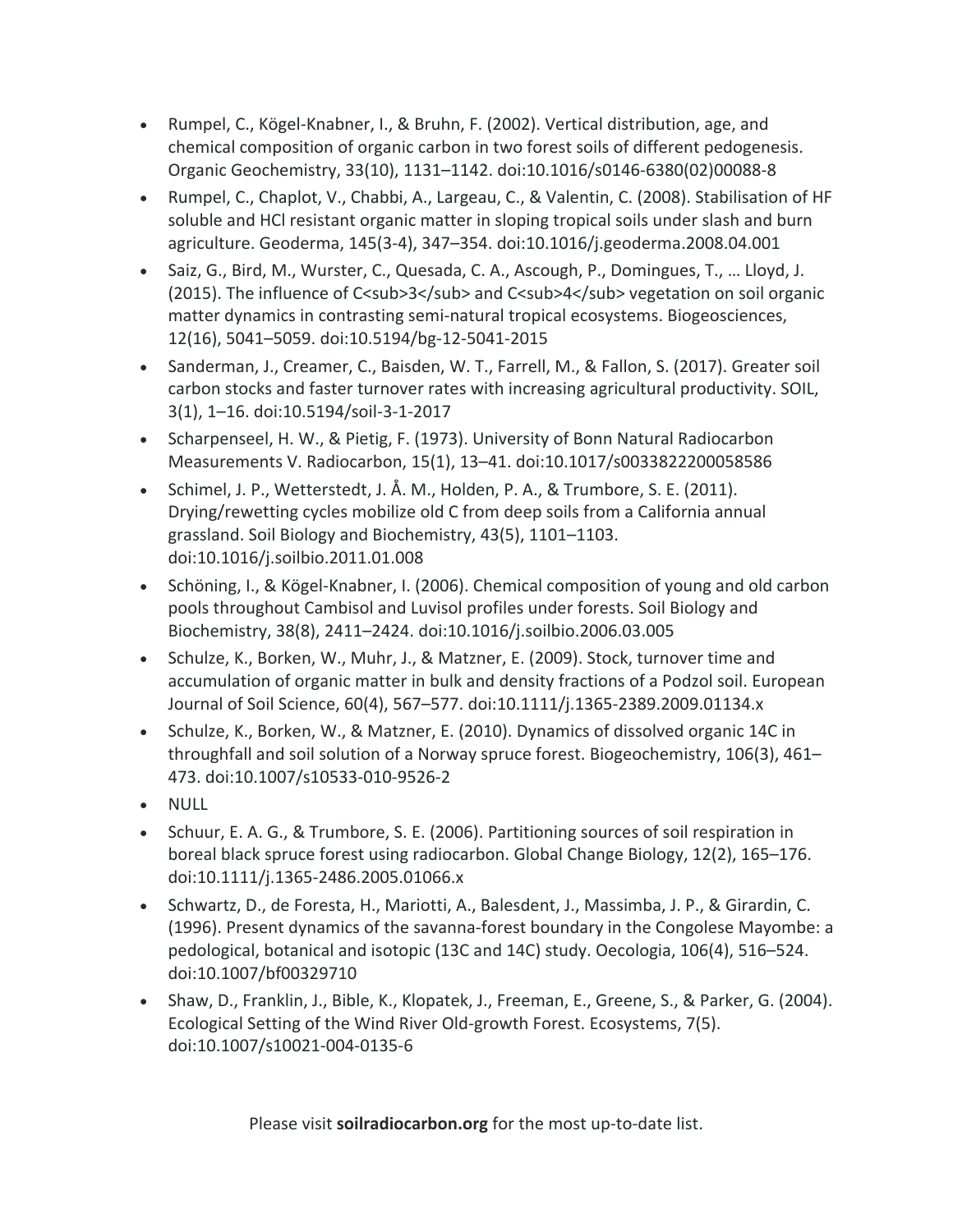- Shen, C., Yi, W., Sun, Y., Xing, C., Yang, Y., Yuan, C., … Liu, T. (2001). Distribution of 14C and 13C in Forest Soils of the Dinghushan Biosphere Reserve. Radiocarbon, 43(2B), 671– 678. doi:10.1017/s0033822200041321
- Sierra, C. A., Trumbore, S. E., Davidson, E. A., Frey, S. D., Savage, K. E., & Hopkins, F. M. (2012). Predicting decadal trends and transient responses of radiocarbon storage and fluxes in a temperate forest soil. Biogeosciences, 9(8), 3013–3028. doi:10.5194/bg-9- 3013-2012
- Sollins, P., Swanston, C., Kleber, M., Filley, T., Kramer, M., Crow, S., … Bowden, R. (2006). Organic C and N stabilization in a forest soil: Evidence from sequential density fractionation. Soil Biology and Biochemistry, 38(11), 3313–3324. doi:10.1016/j.soilbio.2006.04.014
- Sollins, P., Kramer, M. G., Swanston, C., Lajtha, K., Filley, T., Aufdenkampe, A. K., … Bowden, R. D. (2009). Sequential density fractionation across soils of contrasting mineralogy: evidence for both microbial- and mineral-controlled soil organic matter stabilization. Biogeochemistry, 96(1-3), 209–231. doi:10.1007/s10533-009-9359-z
- Stephan, S., Berrier, J., De Petre, A. A., Jeanson, C., Kooistra, M. J., Scharpenseel, H. W., & Schiffmann, H. (1983). Characterization of in situ organic matter constituents in vertisols from Argentina, using submicroscopic and cytochemical methods — first report. Geoderma, 30(1-4), 21–34. doi:10.1016/0016-7061(83)90054-x
- Stout, J. D., & Goh, K. M. (1980). The Use of Radiocarbon to Measure the Effects of Earthworms On Soil Development. Radiocarbon, 22(3), 892–896. doi:10.1017/s0033822200010298
- Swanston, C. W., Torn, M. S., Hanson, P. J., Southon, J. R., Garten, C. T., Hanlon, E. M., & Ganio, L. (2005). Initial characterization of processes of soil carbon stabilization using forest stand-level radiocarbon enrichment. Geoderma, 128(1-2), 52–62. doi:10.1016/j.geoderma.2004.12.015
- Szymanski, L. M., Sanford, G. R., Heckman, K. A., Jackson, R. D., & Marín-Spiotta, E. (2019). Conversion to bioenergy crops alters the amount and age of microbially-respired soil carbon. Soil Biology and Biochemistry, 128, 35–44. doi:10.1016/j.soilbio.2018.08.025
- Tan, W., Zhou, L., & Liu, K. (2013). Soil aggregate fraction-based 14C analysis and its application in the study of soil organic carbon turnover under forests of different ages. Chinese Science Bulletin, 58(16), 1936–1947. doi:10.1007/s11434-012-5660-7
- Taylor, A. J., Lai, C.-T., Hopkins, F. M., Wharton, S., Bible, K., Xu, X., … Ehleringer, J. R. (2015). Radiocarbon-Based Partitioning of Soil Respiration in an Old-Growth Coniferous Forest. Ecosystems, 18(3), 459–470. doi:10.1007/s10021-014-9839-4
- Tefs, C., & Gleixner, G. (2012). Importance of root derived carbon for soil organic matter storage in a temperate old-growth beech forest – Evidence from C, N and 14C content. Forest Ecology and Management, 263, 131–137. doi:10.1016/j.foreco.2011.09.010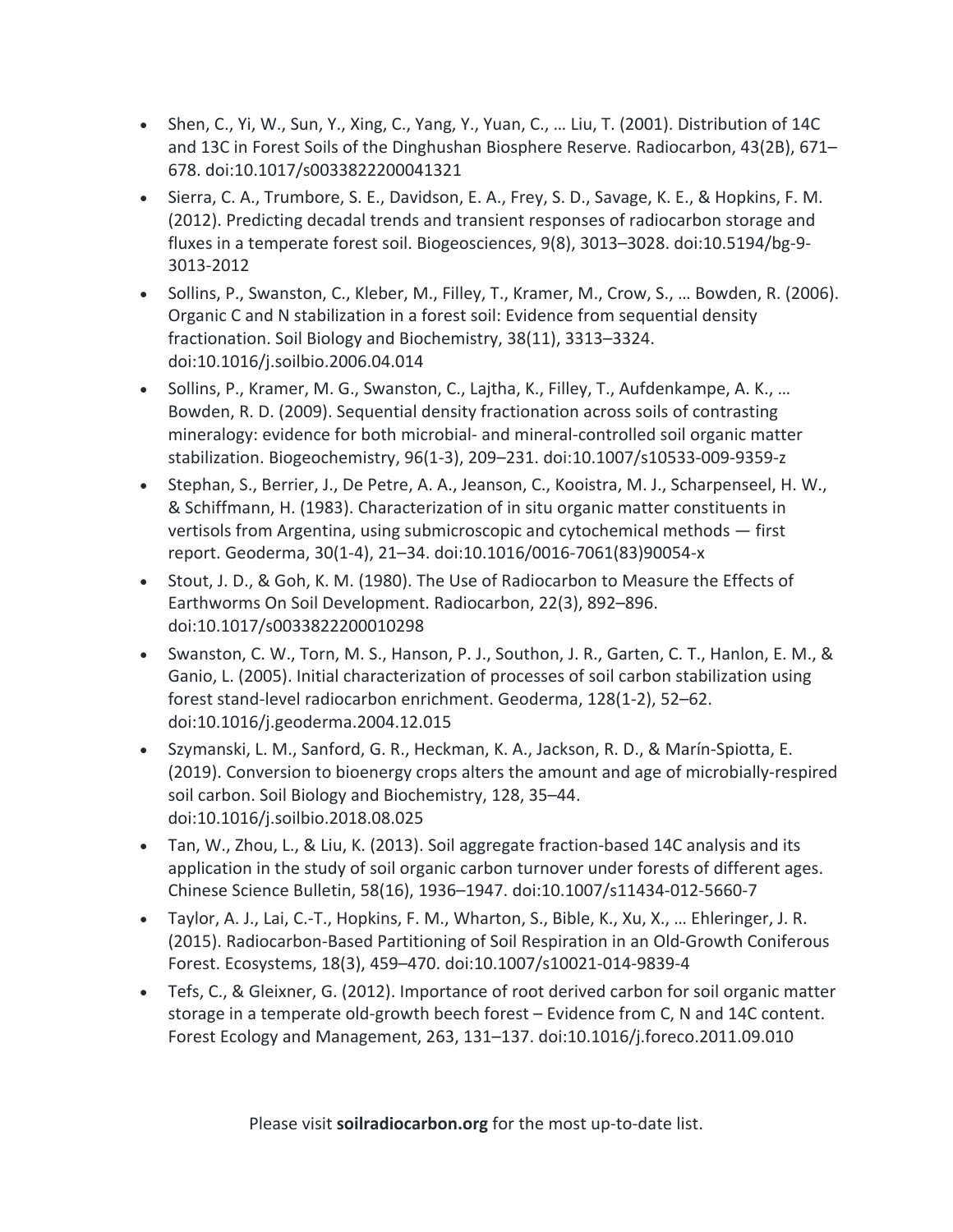- Tegen, I., & Dörr, H. (1996). 14C Measurements of Soil Organic Matter, Soil Co2 and Dissolved Organic Carbon (1987–1992). Radiocarbon, 38(2), 247–251. doi:10.1017/s0033822200017628
- Martinelli, I. A., Pessenda, L. C. R., Espinoza, E., Camargo, P. B., Telles, F. C., Cerri, C. C., … Trumbore, S. (1996). Carbon-13 variation with depth in soils of Brazil and climate change during the Quaternary. Oecologia, 106(3), 376–381. doi:10.1007/bf00334565
- Tifafi, M., Camino-Serrano, M., Hatté, C., Morras, H., Moretti, L., Barbaro, S., … Guenet, B. (2018). The use of radiocarbon <sup>14</sup>C to constrain carbon dynamics in the soil module of the land surface model ORCHIDEE (SVN r5165). Geoscientific Model Development, 11(12), 4711–4726. doi:10.5194/gmd-11-4711-2018
- Tonneijck, F. H., van der Plicht, J., Jansen, B., Verstraten, J. M., & Hooghiemstra, H. (2006). Radiocarbon Dating of Soil Organic Matter Fractions in Andosols in Northern Ecuador. Radiocarbon, 48(3), 337–353. doi:10.1017/s0033822200038790
- Torn, M. S., Trumbore, S. E., Chadwick, O. A., Vitousek, P. M., & Hendricks, D. M. (1997). Mineral control of soil organic carbon storage and turnover. Nature, 389(6647), 170– 173. doi:10.1038/38260
- Torn, M. S., Lapenis, A. G., Timofeev, A., Fischer, M. L., Babikov, B. V., & Harden, J. W. (2002). Organic carbon and carbon isotopes in modern and 100-year-old-soil archives of the Russian steppe. Global Change Biology, 8(10), 941–953. doi:10.1046/j.1365- 2486.2002.00477.x
- Torn, M. S., Vitousek, P. M., & Trumbore, S. E. (2005). The Influence of Nutrient Availability on Soil Organic Matter Turnover Estimated by Incubations and Radiocarbon Modeling. Ecosystems, 8(4), 352–372. doi:10.1007/s10021-004-0259-8
- Trumbore, S. E. (1993). Comparison of carbon dynamics in tropical and temperate soils using radiocarbon measurements. Global Biogeochemical Cycles, 7(2), 275–290. doi:10.1029/93gb00468
- Trumbore, S. E., Davidson, E. A., Barbosa de Camargo, P., Nepstad, D. C., & Martinelli, L. A. (1995). Belowground cycling of carbon in forests and pastures of eastern Amazonia. Global Biogeochemical Cycles, 9(4), 515–528. doi:10.1029/95gb02148
- De Camargo, P. B., Trumbore, S. E., Martinelli, L. A., Davidson, E. A., Nepstad, D. C., & Victoria, R. L. (1999). Soil carbon dynamics in regrowing forest of eastern Amazonia. Global Change Biology, 5(6), 693–702. doi:10.1046/j.1365-2486.1999.00259.x
- TELLES, E. D. C., DE CAMARGO, P. B., MARTINELLI, L. A., TRUMBORE, S. E., DA COSTA, E. S., SANTOS, J., … MARKEWITZ, D. (2011). LBA-ECO CD-08 Carbon Isotopes in Belowground Carbon Pools, Amazonas and Para, Brazil. ORNL Distributed Active Archive Center. https://doi.org/10.3334/ornldaac/1025
- Trumbore, S. E., Chadwick, O. A., & Amundson, R. (1996). Rapid Exchange Between Soil Carbon and Atmospheric Carbon Dioxide Driven by Temperature Change. Science, 272(5260), 393–396. doi:10.1126/science.272.5260.393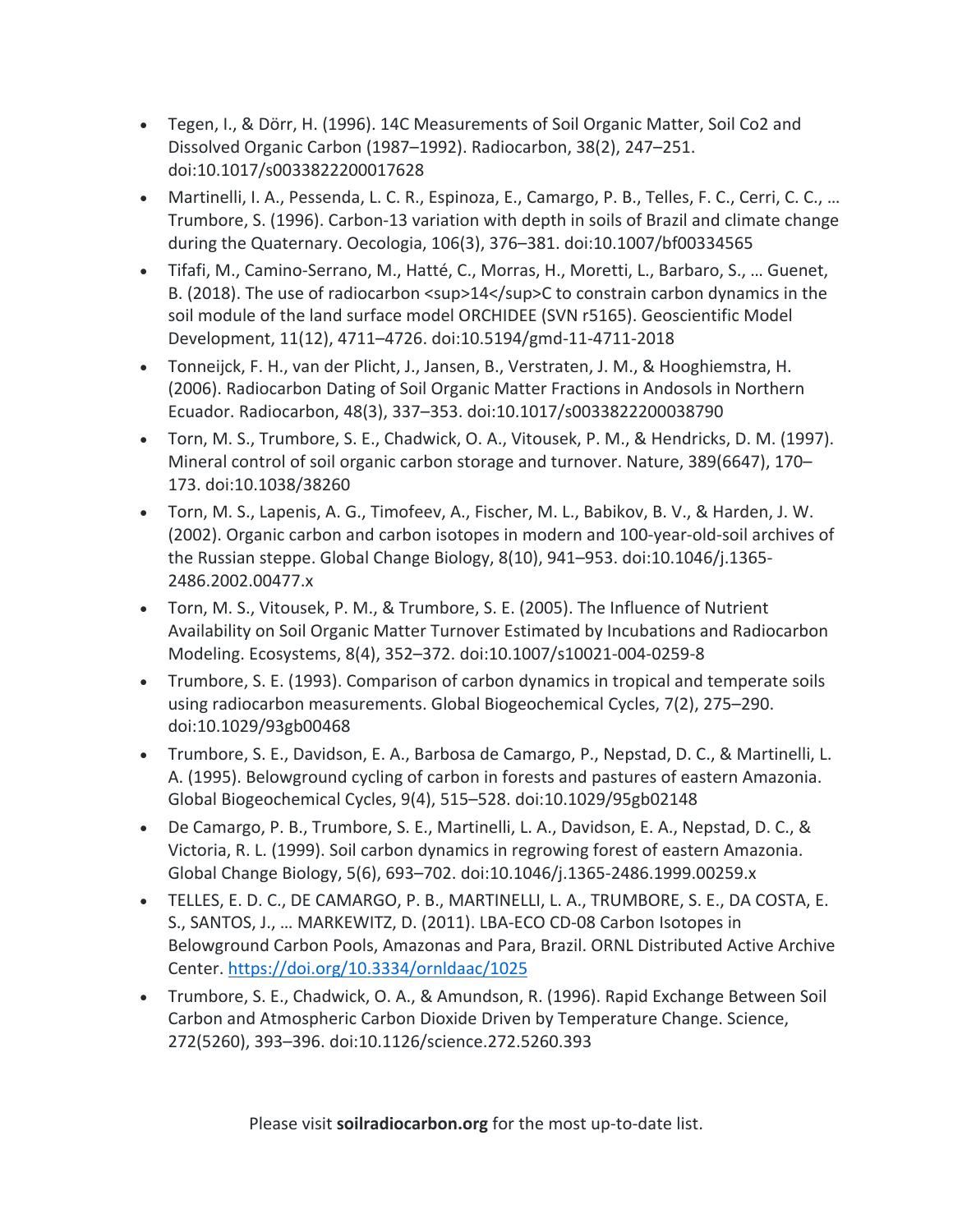- Koarashi, J., Hockaday, W. C., Masiello, C. A., & Trumbore, S. E. (2012). Dynamics of decadally cycling carbon in subsurface soils. Journal of Geophysical Research: Biogeosciences, 117(G3), n/a–n/a. doi:10.1029/2012jg002034
- Marzaioli, F., Lubritto, C., Galdo, I. D., D'Onofrio, A., Cotrufo, M. F., & Terrasi, F. (2010). Comparison of different soil organic matter fractionation methodologies: Evidences from ultrasensitive 14C measurements. Nuclear Instruments and Methods in Physics Research Section B: Beam Interactions with Materials and Atoms, 268(7-8), 1062–1066. doi:10.1016/j.nimb.2009.10.098
- Trumbore, S. E., & Harden, J. W. (1997). Accumulation and turnover of carbon in organic and mineral soils of the BOREAS northern study area. Journal of Geophysical Research: Atmospheres, 102(D24), 28817–28830. doi:10.1029/97jd02231
- Trumbore, S. E., Bubier, J. L., Harden, J. W., & Crill, P. M. (1999). Carbon cycling in boreal wetlands: A comparison of three approaches. Journal of Geophysical Research: Atmospheres, 104(D22), 27673–27682. doi:10.1029/1999jd900433
- Van Dam, D., van Breemen, N., & Veldkamp, E. (1997). Biogeochemistry, 39(3), 343–375. doi:10.1023/a:1005880031579
- Van der Voort, T. S., Hagedorn, F., McIntyre, C., Zell, C., Walthert, L., Schleppi, P., … Eglinton, T. I. (2016). Variability in <sup>14</sup>C contents of soil organic matter at the plot and regional scale across climatic and geologic gradients. Biogeosciences, 13(11), 3427–3439. doi:10.5194/bg-13-3427-2016
- Van Mourik, J. M., Nierop, K. G. J., & Vandenberghe, D. A. G. (2010). Radiocarbon and optically stimulated luminescence dating based chronology of a polycyclic driftsand sequence at Weerterbergen (SE Netherlands). CATENA, 80(3), 170–181. doi:10.1016/j.catena.2009.11.004
- Vaughn, L., Torn, M., Porras, R., Curtis, B., & Chafe, O. (2018). *Radiocarbon in Ecosystem Respiration and Soil Pore-Space CO2 with Surface Gas Flux, Air Temperature, and Soil Temperature and Moisture, Barrow, Alaska, 2012-2014* [Data set]. Next Generation Ecosystems Experiment - Arctic, Oak Ridge National Laboratory (ORNL), Oak Ridge, TN (US); https://doi.org/10.5440/1364062
- Wagai, R., Kajiura, M., Asano, M., & Hiradate, S. (2015). Nature of soil organo-mineral assemblage examined by sequential density fractionation with and without sonication: Is allophanic soil different? Geoderma, 241-242, 295–305. doi:10.1016/j.geoderma.2014.11.028
- Waldrop, M. P., Harden, J. W., Turetsky, M. R., Petersen, D. G., McGuire, A. D., Briones, M. J. I., … Pruett, L. E. (2012). Bacterial and enchytraeid abundance accelerate soil carbon turnover along a lowland vegetation gradient in interior Alaska. Soil Biology and Biochemistry, 50, 188–198. doi:10.1016/j.soilbio.2012.02.032
- Wang, Y., Amundson, R., & Trumbore, S. (1996). Radiocarbon Dating of Soil Organic Matter. Quaternary Research, 45(3), 282–288. doi:10.1006/qres.1996.0029